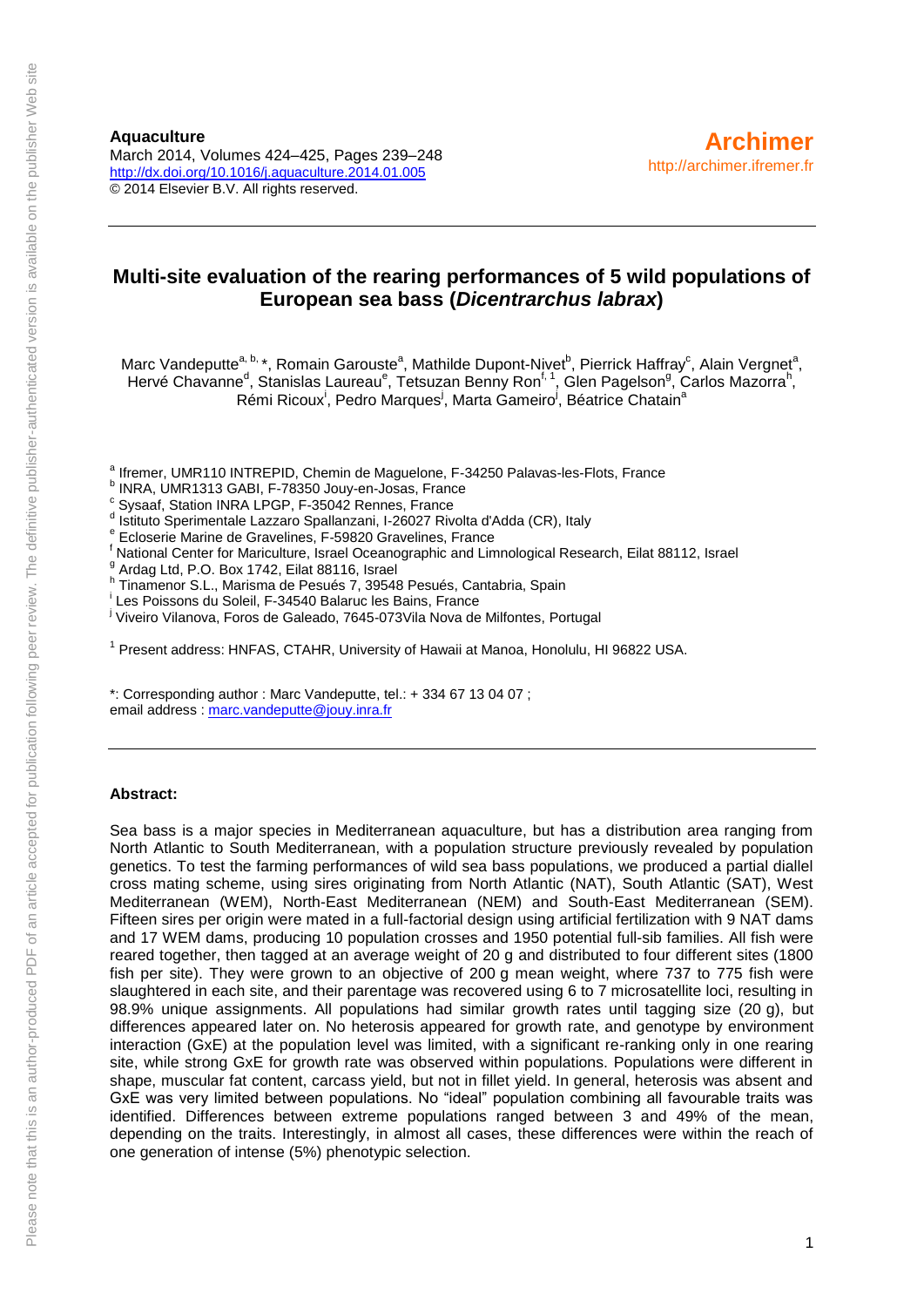#### **Highlights**

► We studied additive strain effects, heterosis, GxE interactions and within population additive genetic variance for rearing performances of 5 wild populations of European sea bass in a multi-site evaluation using molecular pedigrees. ► Most traits were under additive genetic control with no heterosis and limited genotype by environment interactions at the population level. ► No "ideal" population combining all favourable traits was identified, but interestingly, for almost all traits, differences between extreme populations (3-49% of the mean) were within the reach of one generation of intense (5%) phenotypic selection.

**Keywords :** European sea bass ; *Dicentrarchus labrax* ; selective breeding ; population ; growth ; processing yields ; genotype by environment interaction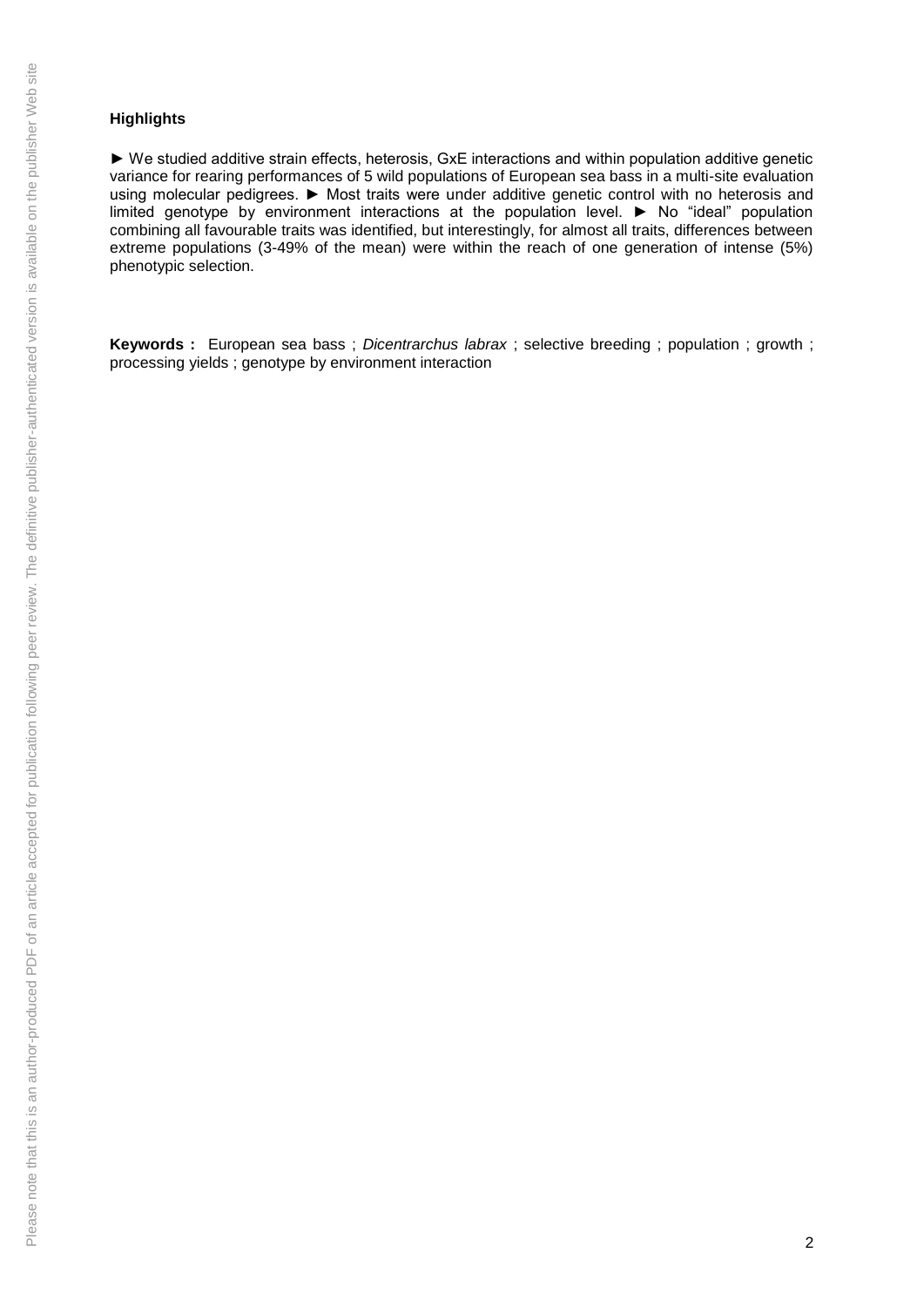#### **1. Introduction**

 For over seventy years, genetic improvement has become one of the two mainstays that, together with husbandry, have improved agricultural production, both in plant and animal fields. For main crops (maize, wheat, soy bean, etc.) and livestock farming (chicken, cattle, pigs, etc.), the organization of the production chain has reached a high level of specialization, dividing sectors between breeders, growers, processors and distributors. In aquaculture, the first family-based breeding programme was initiated in Norway in 1972 (Gjedrem, 2010), but the general picture is that the use of genetically improved stocks, albeit increasing, remains low in most species (Gjedrem et al., 2012).

main crops (maize, wheat, soy bean, etc.) and livestock farming<br>the organization of the production chain has reached a high level c<br>tors between breeders, growers, processors and distributors. In<br>based breeding programme w Contrary to terrestrial livestock, most farmed fish species were domesticated very recently (Teletchea and Fontaine, 2012), while wild populations are still available. Thus, the base populations for a selective breeding programme can be chosen from the existing wild stocks, which may differ for commercially important traits such as growth rate (e.g., Conover et al., 1997 for growth in striped bass, Marcil et al., 2006 for shape in cod). As a matter of fact, several important fish breeding programmes have started with a strain-comparison experiment (see Gunnes and Gjedrem, 1978 for the Norwegian salmon breeding programme or Bentsen et al., 1998 for the GIFT tilapia breeding programme). In such comparisons, it is important to use extemporaneous growing of the different strains, and it may be important to test for different line crosses in case heterosis would be significant, although in many cases it appears to be low in crosses between non inbred fish populations (Gjerde and Refstie, 1984; Bentsen et al., 1998). It may also be relevant to investigate potential genotype by environment interaction (GxE), and this is especially true in the European sea bass (*Dicentrarchus labrax*  L.) where it has been shown to be very high on growth rate at the family level (Dupont-Nivet et al., 2010).

The European sea bass is one of the two major species of Mediterranean aquaculture, and has been shown to exhibit large within population genetic variability for growth (Dupont-Nivet et al., 2008; Vandeputte et al., 2009). As many farmed populations of sea bass are in the very first generations of captive breeding, the question of evaluating wild populations for their adequacy to farming is timely. From a population genetics point of view, there is a strong difference between Mediterranean and Atlantic populations of sea bass, related to a natural barrier in the Alboran sea in South-eastern Spain (Naciri et al., 1999). Within the Mediterranean, there is a clear cut between East and West populations, and the populations seem very homogeneous in the Western region, while quite different in the Eastern part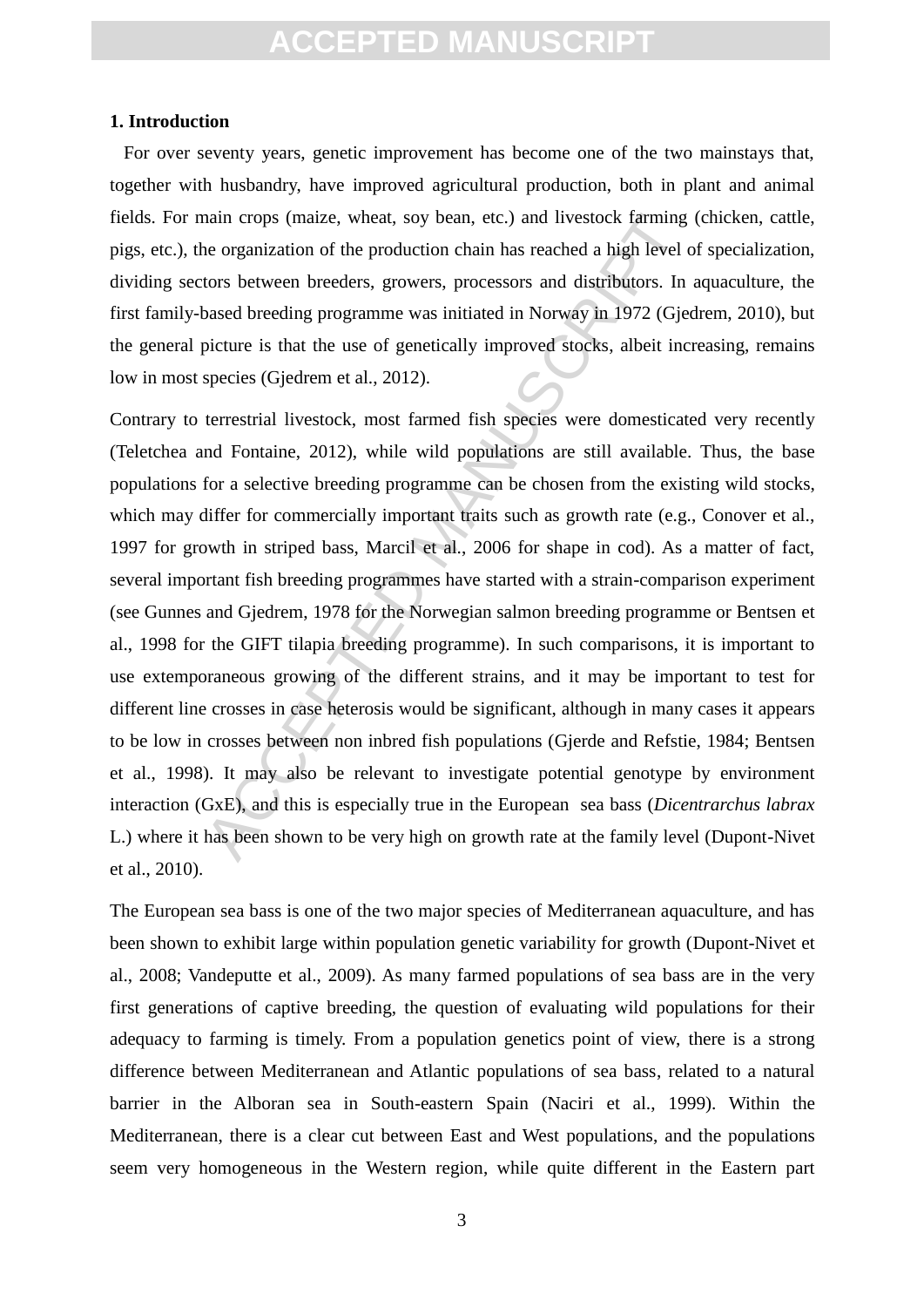(Bahri-Sfar et al., 2000; Castilho and Ciftci, 2005).

In the present study, we investigated the performance of 5 natural populations of sea bass in a partial diallel design with 5 sire populations and 2 dam populations. This was done using a common garden methodology, with all progenies mixed since incubation, the parentage and the populations of origin being recovered *a posteriori* by genotyping of microsatellite markers. Fish were distributed amongst 4 different growout sites to test for GxE.

#### **2. Materials and methods**

#### *2.1 General experimental design*

den methodology, with all progenies mixed since incubation, th<br>ons of origin being recovered *a posteriori* by genotyping of<br>h were distributed amongst 4 different growout sites to test for Gx<br>**and methods**<br>**experimental d** Wild European sea bass were collected from five different areas widely covering the distribution of the natural populations, North Atlantic (NAT), South Atlantic (SAT), West Mediterranean (WEM), North-East Mediterranean (NEM) and South-East Mediterranean (SEM), to be used as broodstock fish. Males were collected from all five populations, while females were available only from the NAT and WEM populations. Females were transported live to the Ifremer station of Palavas-les-Flots (France) while sperm from the sires was cryopreserved onsite. A full factorial mating of 15 sires per origin and 9 NAT and 17 WEM dams was done by artificial fertilization at Palavas-les-Flots, France. After equalization of fertilized egg quantity among the ten population crosses, a single batch of eggs was sent for larval and juvenile rearing to Viveiro Vilanova (Vila Nova de Milfontes, Portugal). At 1.6 g mean weight, 3000 fish were air-shipped to Ardag (Eilat, Israel) where they were reared in an indoor raceway, while the remainder of the same batch was reared in a tank in Portugal (see figure 1). Upon reaching *ca.* 20 g mean weight, 1800 fish in Israel and 5400 fish in Portugal were measured, individually tagged and DNA sampled. The 1800 Ardag fish were thereafter transferred to a sea cage in the Red sea, and among Vila Nova fish, 1800 were sent to Tinamenor/ADSA (Canary Islands, Spain), for on-growing in circular tanks fed with stable temperature well and sea water, 1800 were sent to Les Poissons du Soleil (Balaruc les Bains, France) for on-growing in square tanks fed by fluctuating temperature lagoon and well water, while 1800 remained in Portugal for on-growing in a tidal earthen pond. The pedigree of the fish (hence their population cross of origin) was recovered by genotyping of microsatellites. At the date where the projected growth of the fish reached *ca.* 200 g, an objective of 800 fish (80 per population cross) per rearing site was slaughtered and submitted to a final biometry protocol. This happened at different ages (from 377 dpf in Israel to 551 dpf in Portugal – see

4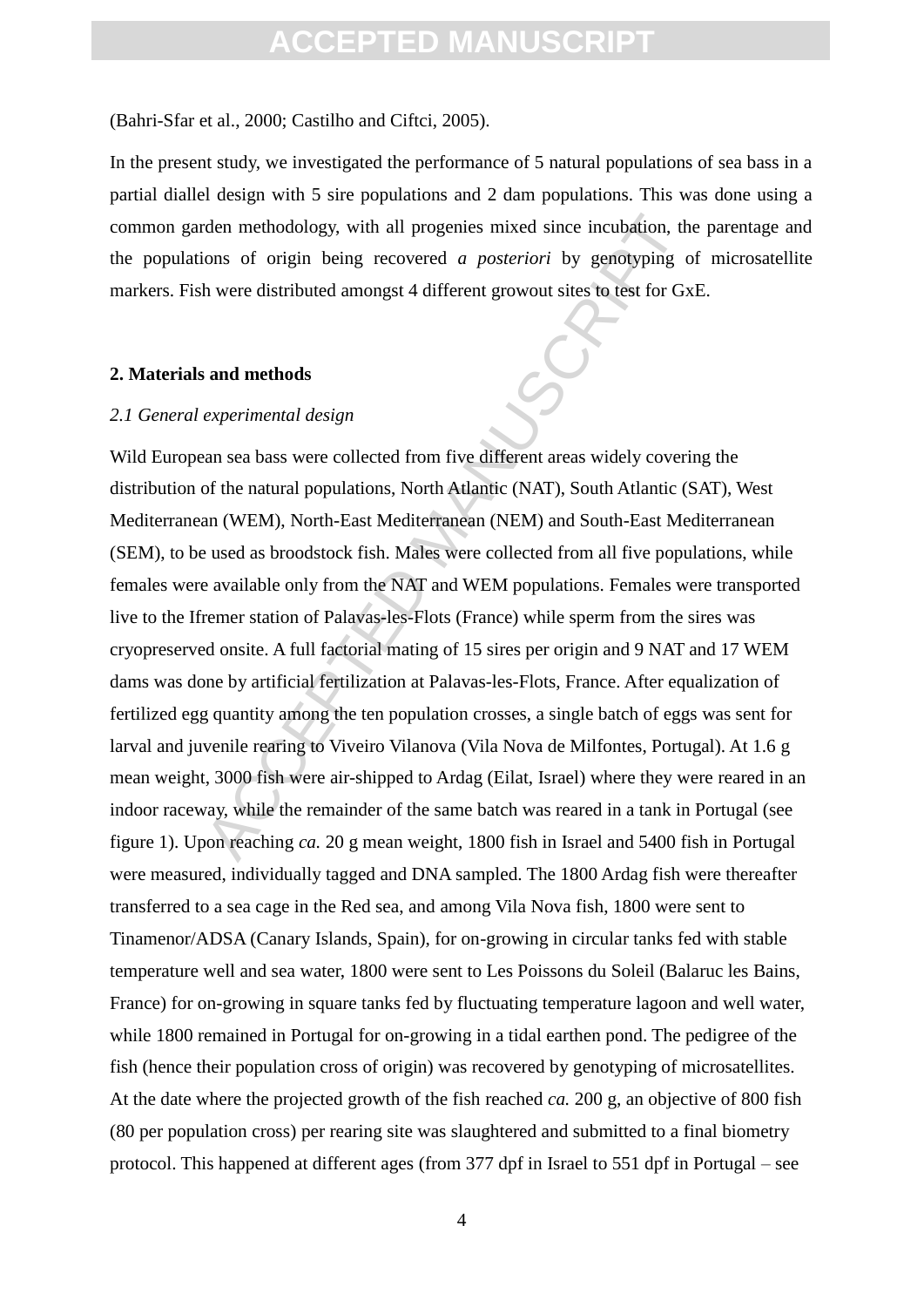figure 1) due to differences in the rearing environments (especially temperatures).

#### *2.2 Broodstock collection*

NAT fish were caught in the surroundings of Boulogne sur Mer in 2004 and 2005, and along the coasts of Brittany (Etel and Quiberon). Seventy-one females were kept in a broodstock tank in Ifremer in Palavas, while the sperm of 17 males was cryopreserved according to Fauvel et al. (1998) .

f Brittany (Etel and Quiberon). Seventy-one females were kept<br>mer in Palavas, while the sperm of 17 males was cryopreserve<br>(1998).<br>The wild broodstock collected from Rio Mira in Portugal, among<br>ed for sperm cryopreservatio SAT fish were wild broodstock collected from Rio Mira in Portugal, among which 16 males were collected for sperm cryopreservation according to the method by Sansone et al.(2002). Wild WEM fish were collected from the Gulf of Lions, close to Perpignan, Palavas and La Ciotat. 44WEM females and 41 WEM males were kept as broodstock in Palavas. The males were stripped and their sperm cryopreserved either according to Fauvel et al. (1998) or using  $CryoFish<sup>TM</sup>$  (Haffray et al., 2008). NEM fish were collected from the Beymelek Lagoon during 2005, and sperm was cryopreserved from 30 using Sansone et al. (2002) methodology. 120 wild SEM sea bass (presumably yearlings, 30–50 g) were captured during 1995 along the Egyptian coast of the Mediterranean Sea. Some of the fingerlings were collected from the brackish-water Lake 'Edku' located in the estuarine area of the Nile River and the remainder from the coastalwaters of the Mediterranean Sea near Port-Said (Gorshkov etal., 2004). These fish were transported to IOLR (Eilat, Israel), raised separately under controlled conditions, and used as broodstock once adult. The first generation (unselected) progeny of these parental fish were used as SEM broodstock for the present experiment, and 21 males were chosen for sperm cryopreservation (Sansone et al., 2002). Sperm quality may be impaired during long cryogenic storage as shown in the striped bass (Kerby, 1983). However, possible effects of sperm quality on fertilization rates at the population level were corrected later on by equalizing fertilized egg quantities at 48h post-fertilization.

DNA samples were taken from all males and females for further parentage assignment.

#### *2.3 Production of the experimental progenies*

Females were checked for maturation status by biopsy, and the females that had reached the appropriate maturation stage (15 NAT and 24 WEM) were hormonally injected (LHRHa,  $10\mu$ g.kg<sup>-1</sup>). The stripping of each female was done 72,h post-injection. Eggs from 9 NAT females and 17 WEM females were collected at that time. The eggs were mixed in nearly equal proportion within each origin: 250 ml/female for all NAT females except one (180 ml)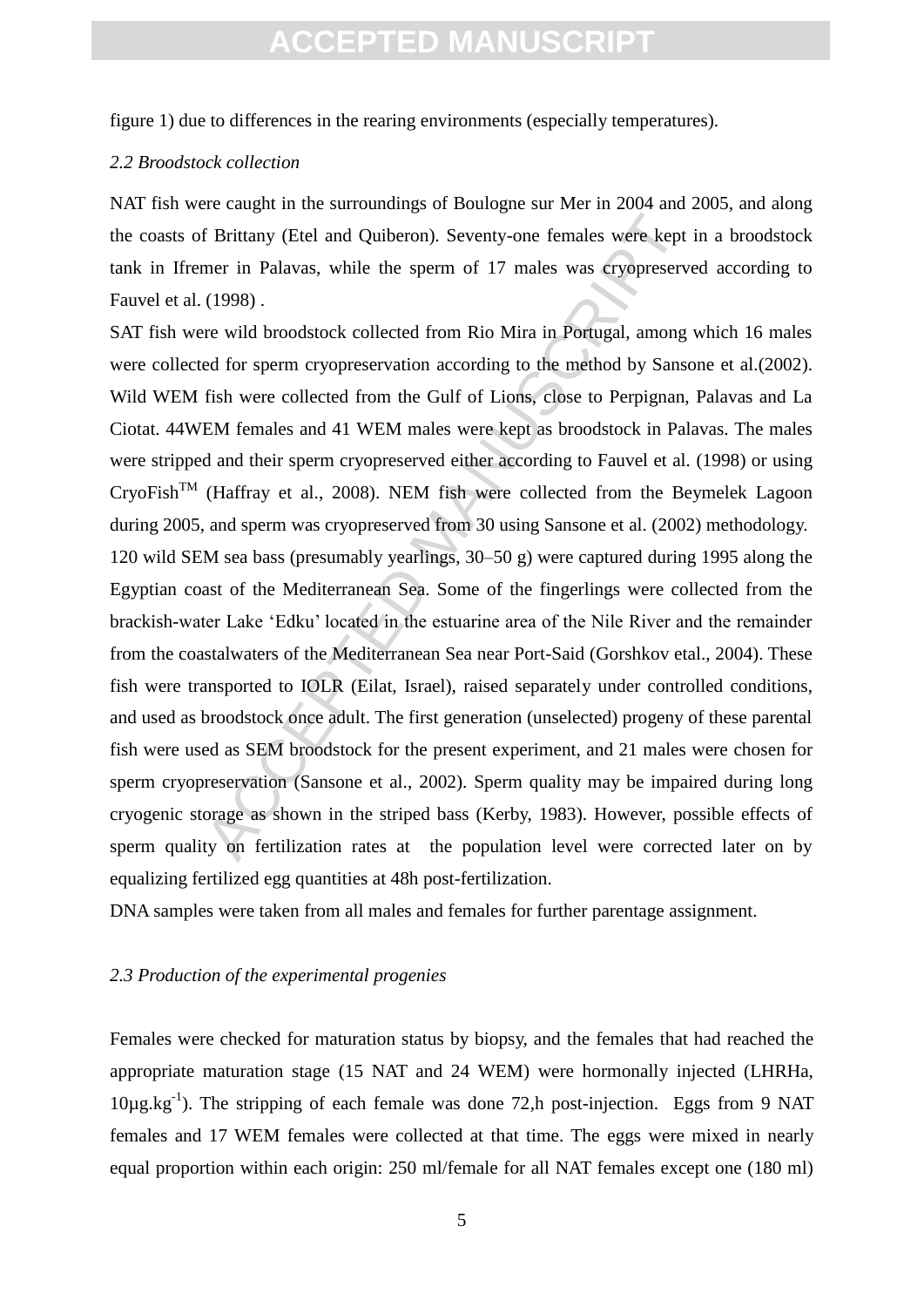and 150 ml/female for WEM females, thus producing one pool of 2180ml of NAT eggs, and one pool of 2550 ml of WEM eggs.

individually fertilized using the sperm of 15 males from each georial families: 17 females  $x$  75 males) The pool of NAT eggs was a 5 aliquots of 25 ml of eggs which were also fertilized with the sp eographical origin (67 The pool of WEM eggs was sub-sampled to produce 75 aliquots of 30 ml of eggs. Each aliquot was individually fertilized using the sperm of 15 males from each geographical origin (1275 potential families: 17 females x 75 males) The pool of NAT eggs was also sub-sampled to produce 75 aliquots of 25 ml of eggs which were also fertilized with the sperm of 15 males from each geographical origin (675 potential families: 9 females x 75 males) The fertilized eggs were mixed by male x female origin (10 population crosses) and incubated in 10 different incubators. After 48 hours of incubation, they were all mixed in equal volumes leading to 2.6 million fertilized eggs with equal representation of each population cross. At 4 days post-fertilization (dpf), newly hatched larvae were transferred for larval rearing to Viveiro Vila Nova (Vila Nova de Milfontes, Portugal).

#### *2.4 Rearing of the progenies*

Larval rearing was done in one  $6m<sup>3</sup>$  tank starting with 1090000 fish at 7 dpf. The temperature gradually increased from 16 to 20 $\degree$ C at 40 dpf, where the fish were transferred to a 15 m<sup>3</sup> nursery tank. Fish without swimbladder were removed at 86 dpf, and temperature was kept constant around 20°C (19-21°C) until 127 dpf. At 111 dpf, 3000 fish of 1.6g mean weight were sent to Ardag (Eilat, Israel) where they were reared in an indoor tank of 10  $m<sup>3</sup>$  at temperatures between 24 and 29°C.

The fish traits measurements indexed according to the ATOL fish trait ontology (http://www.atol-ontology.com/index.php/en/les-ontologies-en/visualisation-en, Golik et al., 2012). At 187 dpf the fish in Israel had reached a mean weight of 24 g, and 1800 of them were randomly chosen, individually weighed (body weight, ATOL:0000351, nearest 0.1 g) and measured (standard length, ATOL:0001659, nearest mm), PIT-tagged and fin-clipped for further DNA extraction. At 216 dpf, the fish in Portugal had reached a mean weight of 20 g, and 5400 of them (3 batches of 1800) were submitted to the same sampling and tagging procedure. Following tagging, each of the three batches from Portugal was kept in a 9  $m<sup>3</sup>$ tank until it was sent to the fish growout sites (Portugal, Canary Islands, France).

In Israel, the fish tagged at 187 dpf were first reared in a 10  $m<sup>3</sup>$  indoor tank, and then transferred to a sea cage at 219 dpf, upon reaching 40 g mean weight. The cage volume was 60  $\text{m}^3$ , and the fish were grown until harvest, while rearing temperatures were progressively decreasing from 29 to 20°C. The fish were grown on a feed containing 46% protein and 22%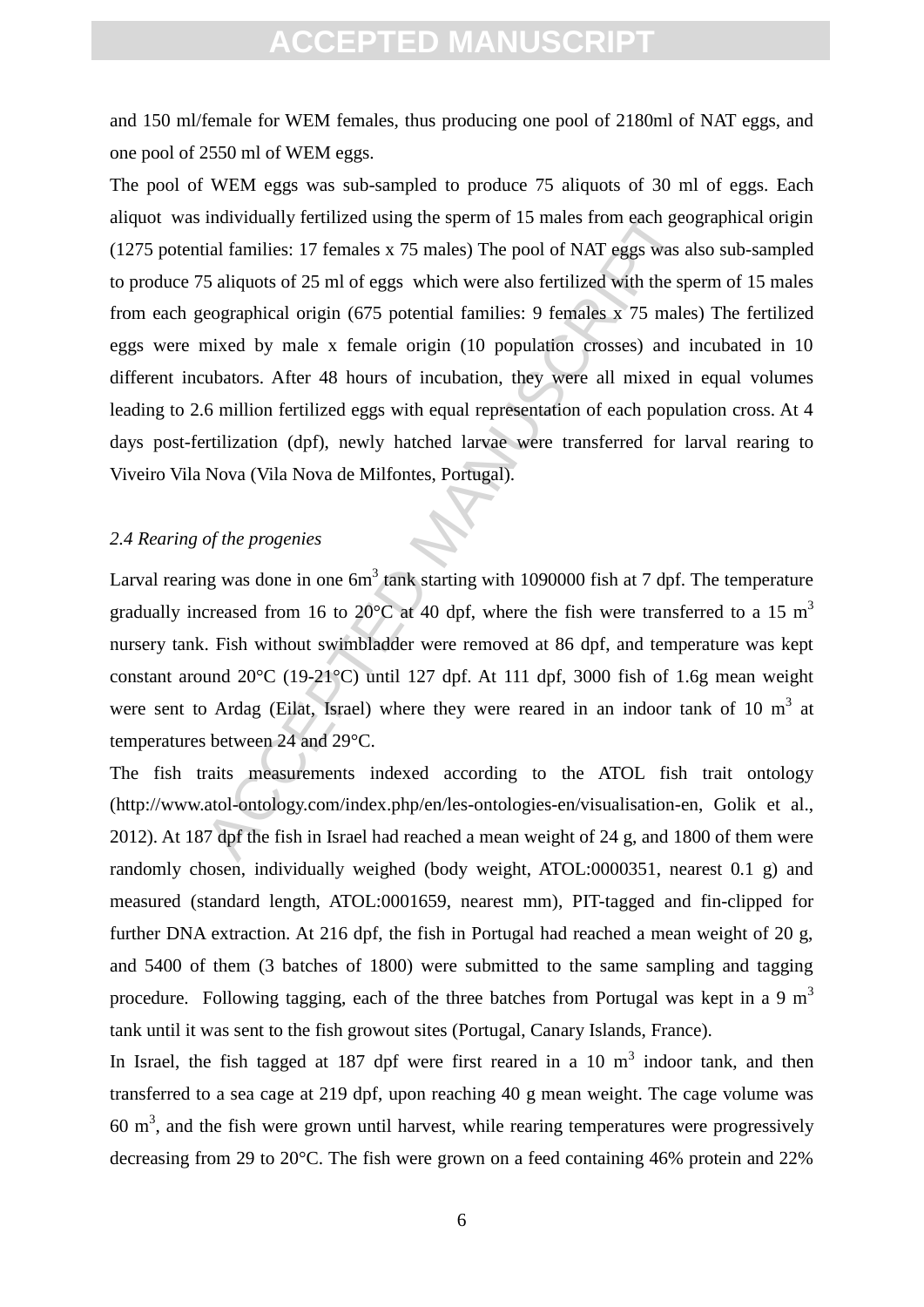crude fat (Raanan Fish Feed Ltd, Israel). Upon harvesting at 377 dpf, the fish reached an average weight of 248 g and they were transferred to an indoor tank were they were subjected to the final biometry protocol (see below).

lands, the fish arrived from Portugal at 242 dpf. They were put in<br>
k which was provided with well water at a constant 22°C (21.0-<br>
er inlet was switched to seawater (temperature 18.8-20.1°C). The<br>
L Power pellets (49% pr In Canary Islands, the fish arrived from Portugal at 242 dpf. They were put in a 15  $m<sup>3</sup>$  circular concrete tank which was provided with well water at a constant 22°C (21.0-22.8°C). At 399 dpf, the water inlet was switched to seawater (temperature 18.8-20.1°C). The fish were grown on Skretting L Power pellets (49% protein and 23% lipid) from 242 to360 dpf, and on Skretting D Power pellets (48% protein, 21% lipids) from 361 to 446 dpf. The fish were harvested at 446 dpf when they had reached a mean weight of 144g and were subjected to the final biometry protocol.

In France, the fish arrived from Portugal 237 dpf and were put in a 20  $m<sup>3</sup>$  square concrete tank which was provided with a mixture of well and lagoon water (salinity 37-42 ppt, temperature 15-27 °C). The fish were grown on a feed containing 47% protein and 18% lipid (Biomar). At 524 dpf the fish had reached a mean weight of 199 g and were subjected to the final biometry protocol.

In Portugal, the fish stayed in the rearing tank until 334 dpf, then transferred ontoa 540  $m^2$ , 0.8 m depth earthen pond. The fish were grown on Dibaq OVN feedr. They were transferred back onto a concrete tank at 547 dpf when they had reached a mean weight of 151 g, and were subjected to the final biometry protocol at 551 dpf.

#### *2.5 Parentage assignment*

The 7,200 sea bass were assigned to their parents using microsatellite markers analysis by Istituto Spallanzani (Rivolta d'Adda, Italy). Seven markers were used, Dla016, Dla020, Dla105, Dla116, Dla119, Lab13, and occasionally Lab3 on progenies still having more than one possible parental pair with the first six markers (Chistiakov et al., 2004; Ciftci et al., 2002; Garcia De Leon et al., 1995). Genomic DNA was extracted using AB6100 (Applied Biosystems) with Nuc-Prep (Applied Biosystems) chemistry. Amplification was performed in a 20 µl polymerase chain reaction (PCR) mixture containing 25 ng of genomic DNA, 2.0 µl PCR buffer,  $1.2 \mu$ l MgCl<sub>2</sub>,  $0.4 \text{ units}$  Amplitaq Gold (Applied Biosystems),  $1.25 \text{ mM dNTPs}$ mix (Applied Biosystems) and 10pmol for each primer. The reverse primers were 5' endlabelled with FAM, NED and VIC fluorochromes. The samples were amplified on a Thermal Cycler (Applied Biosystems 9600 Geneamp PCR System) according to the following protocol: 10min initial denaturation at 95°C (hot start) followed by 30 cycles of 1 min at 94 $^{\circ}$ C, 30 s at 55 $^{\circ}$ C,1 min at 72 $^{\circ}$ C and extension at 72 $^{\circ}$ C for 60 min. The polymorphism was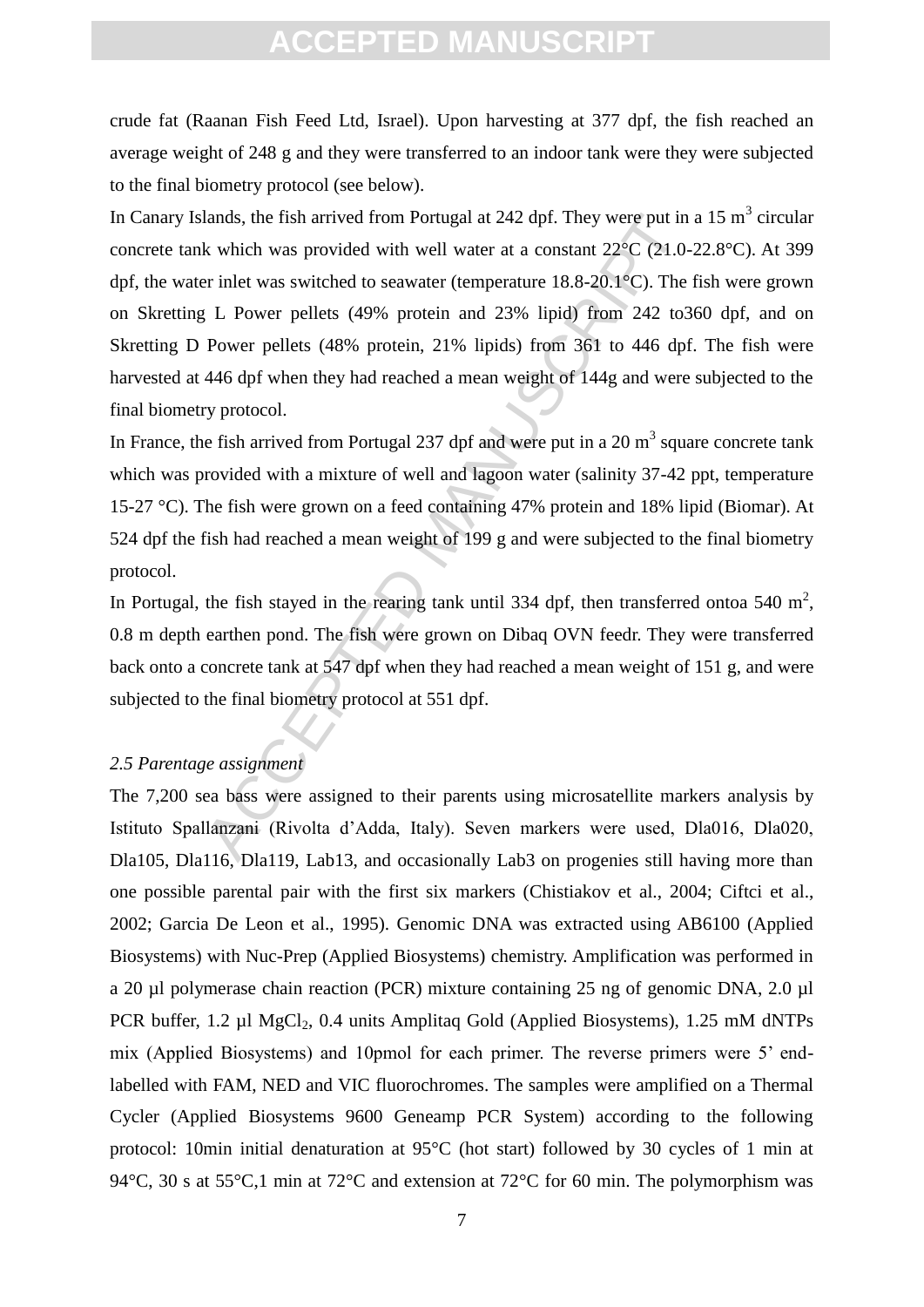screened in a capillary sequencer (Applied Biosystems 3100).

The parentage assignment was established with the VITASSIGN program (Vandeputte et al., 2006), with two allelic mismatches tolerated, resulting in 7120 of the 7200 fish (98.9%) being assigned to a unique parental pair. Among the unassigned fish, 41 (0.6%) did not provide good DNA amplification, 35 (0.5%) were assigned to two or more parent pairs, and only 4 (0.05%) were not assigned to any parent pair. This is indicative of a low genotyping error rate and of a good assignment power of the marker set used (Vandeputte et al., 2006). The number of fish per cross at tagging was rather unbalanced, ranging from 299 in the  $\Diamond$ WEMx $\Diamond$ WEM cross to 1660 in the  $\sqrt{\text{NATx}}$  WEM cross (see Guinand et al., submitted, for more details)

#### *2.6 Final biometry protocol at harvest*

a unique parental pair. Among the unassigned fish, 41 (0.6%)<br>amplification, 35 (0.5%) were assigned to two or more parent p<br>e not assigned to any parent pair. This is indicative of a low geno<br>d assignment power of the mar At harvest, we intended to slaughter 800 fish (80 for each of the sire origin x dam origin crosses) and leave the remainder for use as future brood fish in the farms. Using the information from the parentage assignment data, we randomly selected the 80 fish per cross among the ones identified, using a stratified sampling strategy where the cross of each fish entering the process was identified from its individual tag, and the fish was sampled or not depending on whether the proportion of fish to sample in this cross exceeded or not a random number drawn in a U[0,1] uniform distribution . In some cases, due to unrecorded mortalities or to insufficient numbers of fish per cross, less than 80 fish were available for sampling for some crosses.

The fish were fasted for 2 days prior to harvest. On harvest day, all fish were tranquilized with 0.1 ml/l 2-phenoxyethanol in the tank. They were captured in small numbers and deeply anaesthetised using 0.3 ml/l 2-phenoxyethanol. Then, their tag was read and they were weighed (ATOL:0000351) to the nearest 0.1 g, and measured (ATOL:0001659) to the nearest 0.1 mm with an electronic ruler (Elgo Electric, Germany). The muscle fat content (ATOL:0001663) was then estimated as the mean of four measurements (two on each side) with at Fish Fat Meter (FM692, Distell, UK). Then based on its cross of origin (known after tag reading) and on a random sampling process, the fish was chosen either to stay as future broodstock, in which case it was returned to a holding tank with sea water, or to be slaughtered. Slaughtered fish were first killed with an excess dose of 2-phenoxyethanol (>0.6 ml/l). Then, they were dissected, their sex was identified by visual inspection of the gonads, and the following parts were weighed to the nearest 0.1g: carcass (ATOL:0001057), liver (ATOL:0000459), digestive tract (including peri-visceral fat - ATOL:0001557), gonads, dorsal fat (ATOL:0001058). Then, the fish were de-headed, and manually filleted on the left side.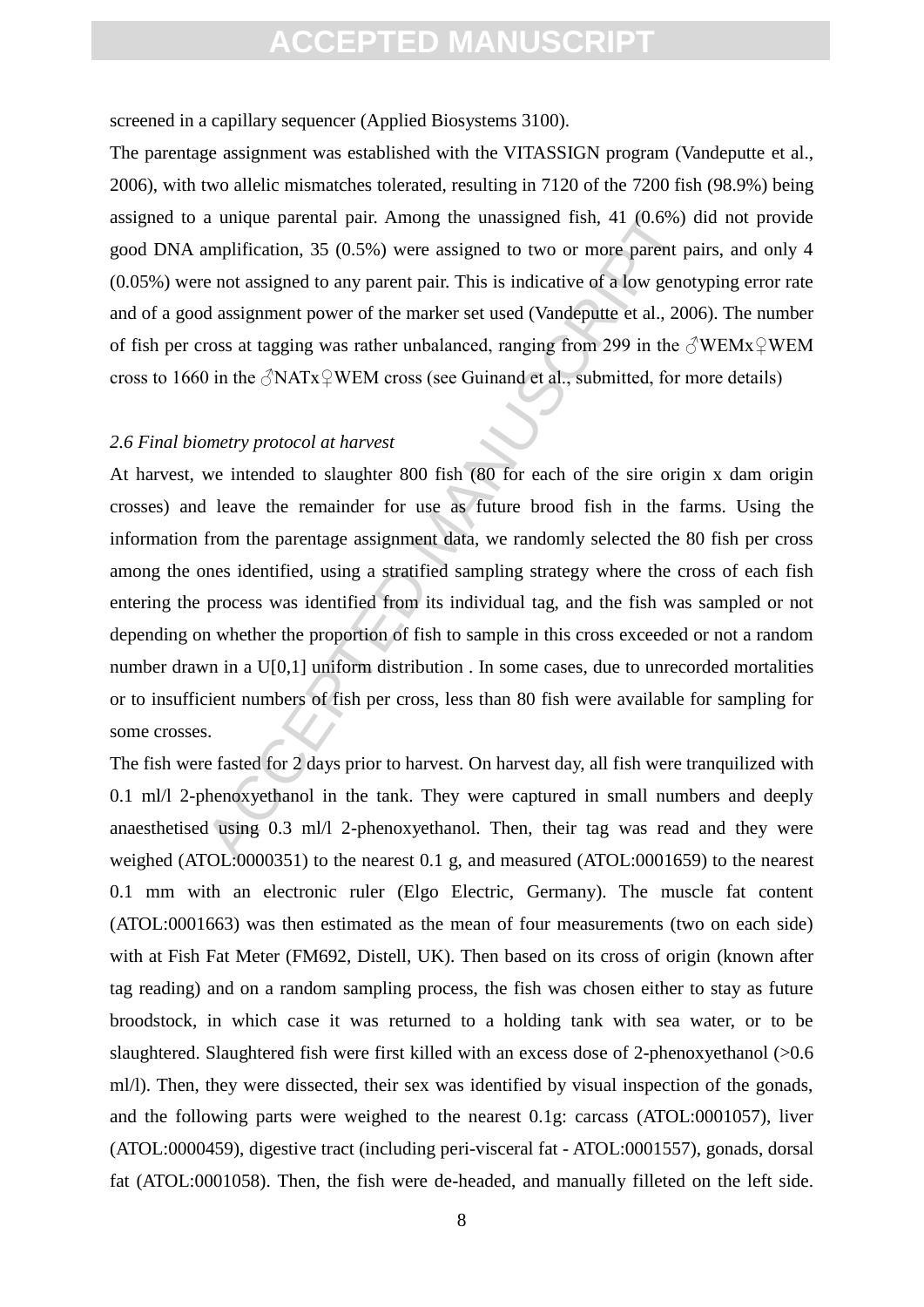Head (ATOL:0001545), left fillet (ribs and skin on) and half-carcass were weighed to the nearest 0.1g. Total fillet weight was estimated as twice the weight of the left fillet. Finally, the spine was visually inspected, and scored for spine deformities (normal, scoliosis, cyphosis, lordosis). Additionally, in France and Portugal, some fish suffered from nephrocalcinosis, so the kidney was dissected and presence/absence of the disease was empirically scored for each fish.

#### *2.7 Statistical analyses*

dditionally, in France and Portugal, some fish suffered from nept<br>as dissected and presence/absence of the disease was empirically<br>al analyses<br>of fish slaughtered at harvest was scrutinized for errors in<br>outliers, incompa The dataset of fish slaughtered at harvest was scrutinized for errors in measurements, detection of outliers, incompatibilities between length and weight data, differences between sum of parts of fish and live or carcass weight. Fish, which could not be assigned to a single parental pair were also excluded from the analysis. This resulted in 719 usable records at harvest (slaughtered fish) in Israel, 752 in Canary Islands, 732 in France and 683 in Portugal. Growth was studied both as ln(body weight) and as TGC (Thermal growth coefficient - ATOL:0001661). TGC was calculated as follows:

$$
TGC = \frac{W_n^{\frac{1}{3}} - W_t^{\frac{1}{3}}}{\sum_{i=t}^n (T_{i}^{\circ} - 10)} \times 1000
$$

Where  $W_n$  is the final weight at day *n*,  $W_t$  is the initial weight at tagging, and  $\sum_{i=t}^{n} (T_i^o - 10)$ is the sum of day-degrees (base 10 °C) from tagging to final weight. The models used (SAS-Mixed) were the following:

 $Y_{i-q} = \mu + F_i + S_j + N_k + M_l + P_m + D_n + PD_{mn} + S_{o(m,n)} + d_{p(m,n)} + \varepsilon_{i-q}$ [Model 1.1] Where  $Y_{i-q}$  is the performance of the  $q^{th}$  individual,  $\mu$  is the population mean,  $F_i$  is the fixed effect of farm *i* ( $i=1-4$  at slaughter,  $i=1-2$  at tagging),  $S_i$  is the fixed effect of sex ( $j=1$ for males, 2 for females),  $N_k$  is the fixed effect of nephrocalcinosis ( $k=0$  for sane, 1 for affected),  $M_l$  is the fixed effect of spine deformities (*l*=0 for sane, 1 for affected),  $P_m$  is the fixed effect of paternal population *m* ( $m=1-5$ ),  $D_n$  is the fixed effect of maternal population *n* ( $n=1, 2$ ), *PDmn* is the fixed interaction term between paternal population *m* and maternal population *n*,  $s_{o(m,n)}$  is the random effect of sire  $o$  nested within paternal population *m* and maternal population *n*,  $d_{p(m,n)}$  is the random effect of dam *p* nested within paternal population *m* and maternal population *n*, and  $\varepsilon_{i-q}$  is the random residual.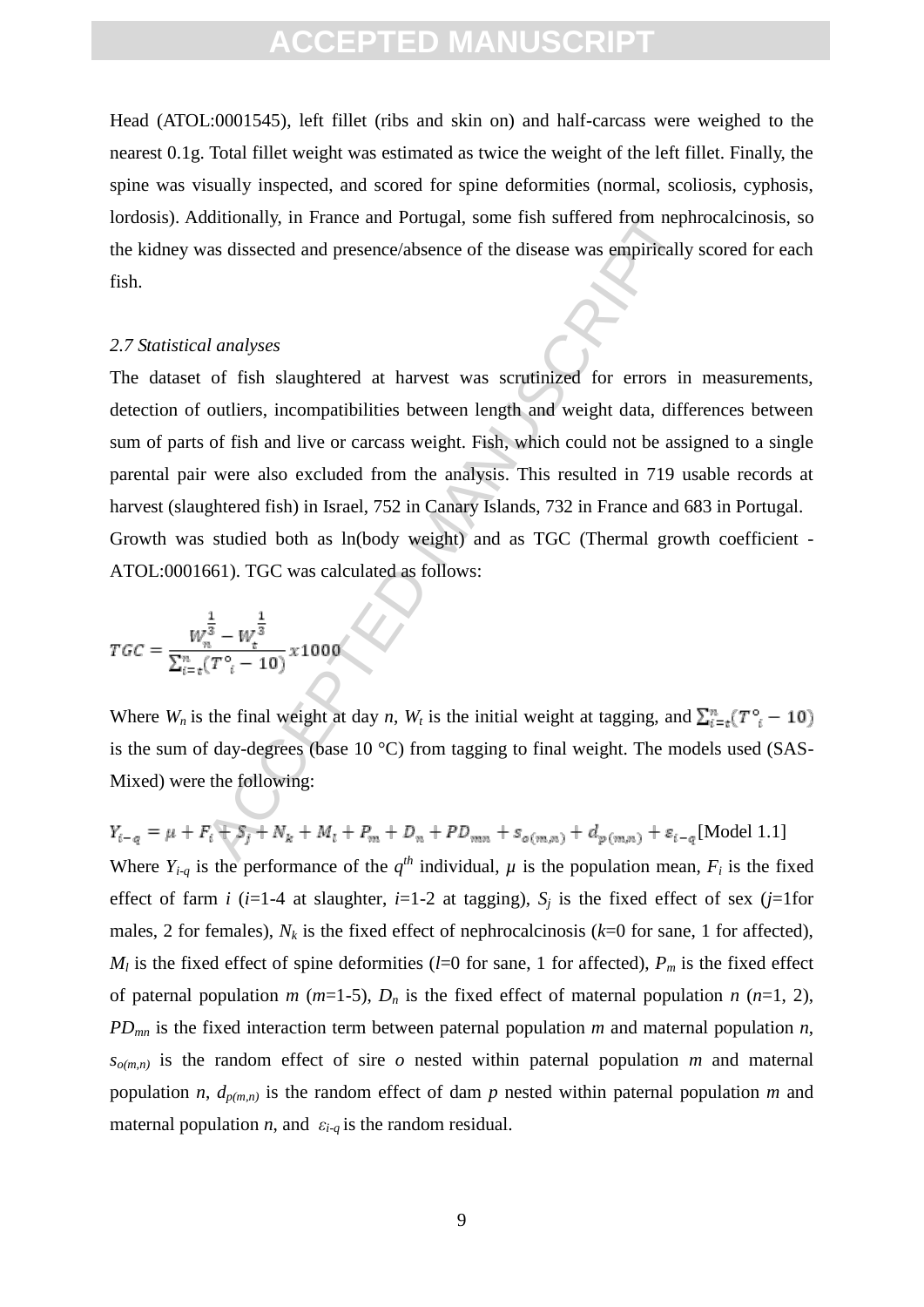When heterosis was not present, a second model was used to test for GxE interaction at the population level:

$$
Y_{i-q} = \mu + F_i + S_j + N_k + M_l + P_m + D_n + FP_{im} + FD_{in} + s_{o(i,m)} + d_{p(i,n)} + s_{i-q}
$$
[Model 1.2]

Fects were the same as in model 1.1 except the following:  $FP_{lm}$  were the same as in model 1.1 except the following:  $FP_{lm}$  were the site *i* and maternal population *n*,  $s_{o(t,n)}$  which is the random n paternal population Where all effects were the same as in model 1.1 except the following: *FPim* which is the fixed interaction term between site *i* and paternal population  $m$ ,  $FD_{in}$  which is the fixed interaction term between site *i* and maternal population *n*,  $s_{o(i,n)}$  which is the random effect of sire *o* nested within paternal population *m* and site *i*,  $d_{p(i,n)}$  which is the random effect of dam *p* nested within dam population *n* and site *i*.

When neither heterosis nor GxE were present, a third model was used to estimate paternal and maternal population effects:

 $Y_{ijklmnopq} = \mu + F_i + S_j + N_k + M_l + P_m + D_n + S_{o(m)} + d_{p(n)} + \varepsilon_{ijklmnopq}$  [Model 1.3] Where all effects are the same as before except  $s_{o(m)}$  which is the random effect of sire  $o$ nested within paternal population  $m$ , and  $d_{p(n)}$  which is the random effect of dam  $p$  nested within maternal population *n*.

When GxE was present, population effects were analysed within site with :

$$
Y_{i-q} = \mu + S_j + N_k + M_i + P_m + D_n + s_{o(m)} + d_{p(n)} + \varepsilon_{i-q}
$$
 [Model 1.4]

Continuous traits other than growth such as shape (measured by  $K = 10^5 \frac{BW}{RI^3}$ ), muscle fat and body compartments were also tested relative to the size of the fish, taken into account by  $ln(BW)$ , in ANCOVA models in SAS-Mixed. In such cases, the model sequence was as follows:

$$
Y_{ijklmnopq} = \mu + F_i + S_j + N_k + M_l + a \cdot ln(BW_q) + P_m + D_n + b_i \cdot ln(BW_q) + c_m \cdot ln(BW_q) + e_n \cdot ln(BW_q) + s_{o(m)} + d_{p(n)} + \varepsilon_{i-q}
$$
  
[Model 1.1a]

Where *a* is the regression coefficient of *Y* on  $\ln(BW)$ ,  $BW_q$  is the weight of individual *q*, *b<sub>i</sub>* is the partial regression coefficient of *Y* on  $\ln(BW)$  within site *i*,  $c_m$  is the partial regression coefficient of *Y* on  $\ln(BW)$  within paternal strain *m* and  $e_n$  is the partial regression coefficient of *Y* on  $\ln(BW)$  within maternal strain *n*. When all  $b_i$ ,  $c_m$ , and  $e_n$  were not significantly different from zero (heterogeneity of slopes test, see Littell et al., 1991), we used Models 1.1b [=Model 1.1 including  $a.\ln(BW_a)$ ], 1.2b [=Model 1.2 including  $a.\ln(BW_a)$ ], 1.3b [=Model 1.3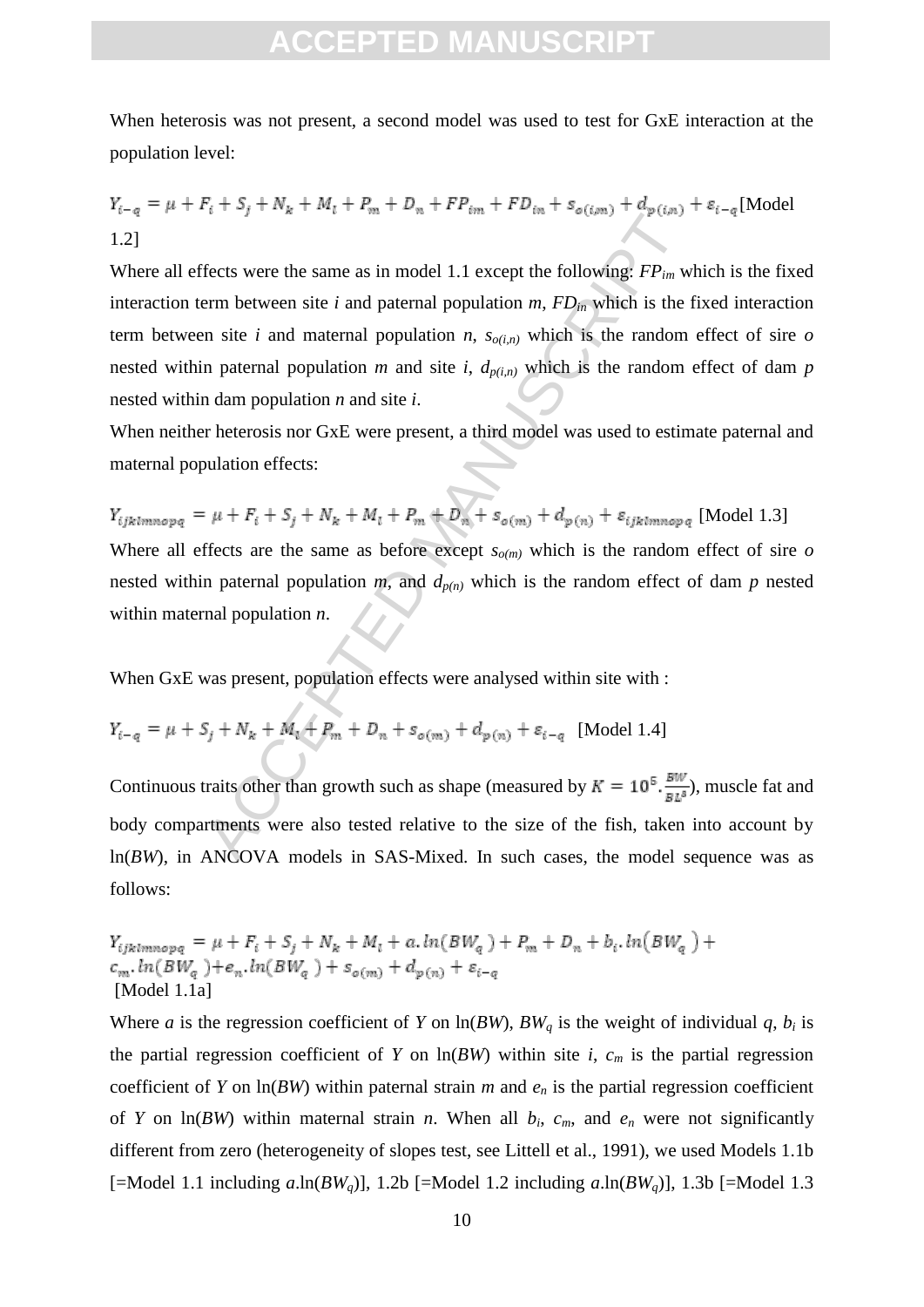including  $a.\ln(BW_a)$  and 1.4b [=Model 1.4 including  $a.\ln(BW_a)$ ] in the same way as we did for Models 1.1 to 1.4.

For body parts, first all data were studentized (mean=0, SD=1) within site before treatment. Then, *Y* was calculated as the natural logarithm of the weight of the part studied, so all parts weights were studied in a Log-Log analysis, and *a* represented the allometric coefficient of the body part studied relative to body weight. Therefore, all effects were residuals from the allometric relationship of the weight of the body part to the whole body weight, and a positive effect was representative of a higher yield of the given body part (higher weight of the body part relative to body weight), while a negative effect was representative of a lower yield. For body parts, non-studentized log-transformed data were also used, exclusively to test the site effect (which, by construction, cannot be tested with data studentized within site).

For significance tests in all models, we used the Satterthwaite's approximation for degrees of freedom, using the relevant combination of random effects as a residual. Multiple comparisons of Least Square means were performed with Tukey's HSD.

calculated as the natural logarithm of the weight of the part student<br>e studied in a Log-Log analysis, and *a* represented the allometr<br>t studied relative to body weight. Therefore, all effects were res<br>lationship of the w Differences between populations were mostly studied as the differences of least square means between the offspring of the different sire populations, as heterosis was never significant on the traits studied. Differences between dam populations were also investigated, but mostly as a confirmation of the effect seen on sire populations. When comparing sire populations, the difference between offspring groups only reveals half of the additive population value, as only sires differ between the offspring groups tested, which share the same dams. Therefore, the population additive effect reported was estimated as twice the difference between sire population offspring groups.

For all traits, the within-strain heritability of the trait was estimated from the variance components from the appropriate model including sire population, dam population, sex and when needed spine deformities and nephrocalcinosis as fixed effects, and a regression on ln (*BW*) if appropriate, and an animal random genetic effect which was fitted in VCE6.0 (Groeneveld et al., 2008) under the hypothesis that the within population heritability was the same in all populations, as in any case we did not have enough sires per population  $(n=15)$  to test for different heritabilities among populations. For growth rate (TGC) in which genotype by environment interactions were detected at the population level, we additionally considered TGC in the four different sites as different traits to estimate genetic correlations of the random animal genetic effect between sites, to test for genotype by environment interaction within populations

#### **3. Results**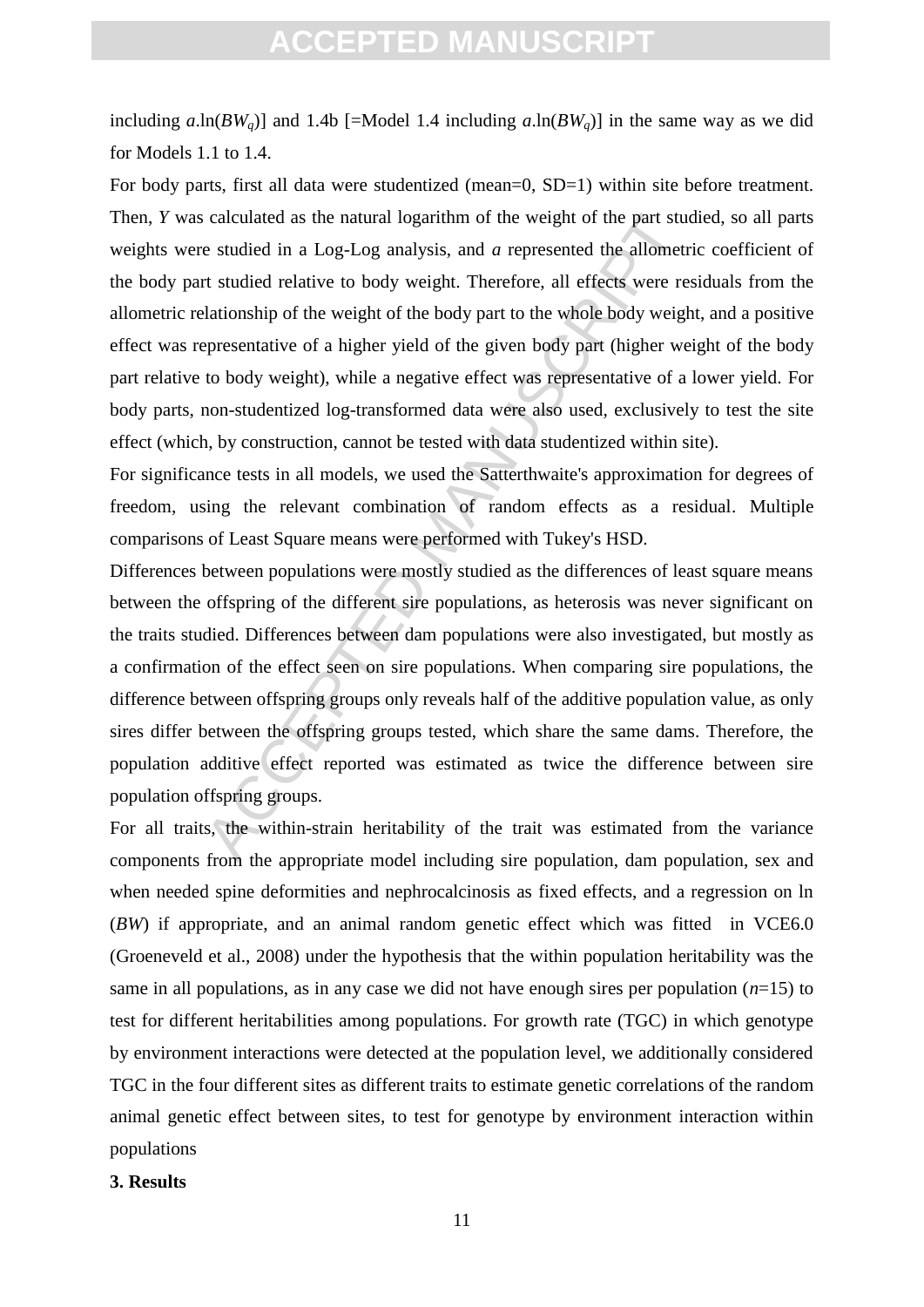#### *3.1 Basic grow-out parameters*

ortugal to 24.4°C in Israel). The thermal growth coefficient (TGC<br>similar in France and Portugal, and lowest in Canary Islands<br>ights were quite different amongst all sites, ranging from 144 g in<br>srael. Only French fish we The basic data of the fish in all sites is shown in Table 1. The age at slaughter varied from 377 dpf in Israel to 551 dpf in Portugal, mostly reflecting differences in rearing temperature (from 18.2°C in Portugal to 24.4°C in Israel). The thermal growth coefficient (TGC) was highest in Israel, very similar in France and Portugal, and lowest in Canary Islands. However, the slaughter weights were quite different amongst all sites, ranging from 144 g in Canary Islands to 248 g in Israel. Only French fish were slaughtered at the planned 200 g mean weight. This reflects both the difficulties to adjust planned growth curves with intermediate samplings and the inherent difficulties to plan sufficiently in advance the organisation of the slaughtering operations, with many participating people coming from different countries. The condition coefficient *K* was lowest in semi-intensive pond rearing in Portugal, as already reported in a previous experiment (Dupont-Nivet et al., 2008). The fish in Portugal were also the leanest (4.0% fat in the muscle), while the fish in Canary Islands were very fatty (10.7%), although they were the smallest at slaughter. All this reflects the differences in rearing conditions between the different sites, showing that the choice of the sites was appropriate to reveal potential GxE interactions, as it covers a wide range of rearing conditions and generates important phenotypic differences on several traits.

#### *3.2 Growth traits*

Body weight at tagging was studied across all sites, and was shown to be influenced by site of pre-growing (Israel or Portugal, F<sub>1,2790</sub>=135.2 *P*<0.0001, model 1.3), sex (F<sub>1,2775</sub>=59.9 *P*<0.0001, higher in females, model 1.3) and nephrocalcinosis recorded at slaughter  $(F_{1,2797}=9.22 \text{ P} = 0.002$ , model 1.3, higher in affected fish, 24.2 vs. 22.4 g) meaning that fastgrowing fish were probably more sensitive to nephrocalcinosis in the ongrowing phase. No difference between sire ( $F_{4,115}=0.83$ ,  $P=0.51$ , model 1.3) or dam ( $F_{1,99,1}=0.15$ ,  $P=0.70$ , model 1.3) population was seen, as well as no heterosis (F4,150=0.63, *P*=0.64, model 1.1, - see Table 2)

Body weight at slaughter showed no heterosis (F4,158=1.89, *P*=0.11, model 1.1) nor GxE  $(F_{12,261}=1.26, P=0.24$  for sire population by site interaction,  $F_{3,84,1}=0.39, P=0.76$  for dam population by site interaction , model 1.2) at the strain level. Not surprising for this species, it was strongly influenced by gender  $(F_{1,281}=155, P<0.0001,$  higher in females, model 1.3). Significant population effects appeared both for sire population  $(F_{4,65,7}=4.38, P=0.003, \text{ model}$ 1.3) and dam population  $(F_{1,23,3}=7.17, P=0.013, \text{ model } 1.3)$ . The heaviest fish were NEM and SAT, while the smallest were WEM, NAT and SEM being in between (Table 2). The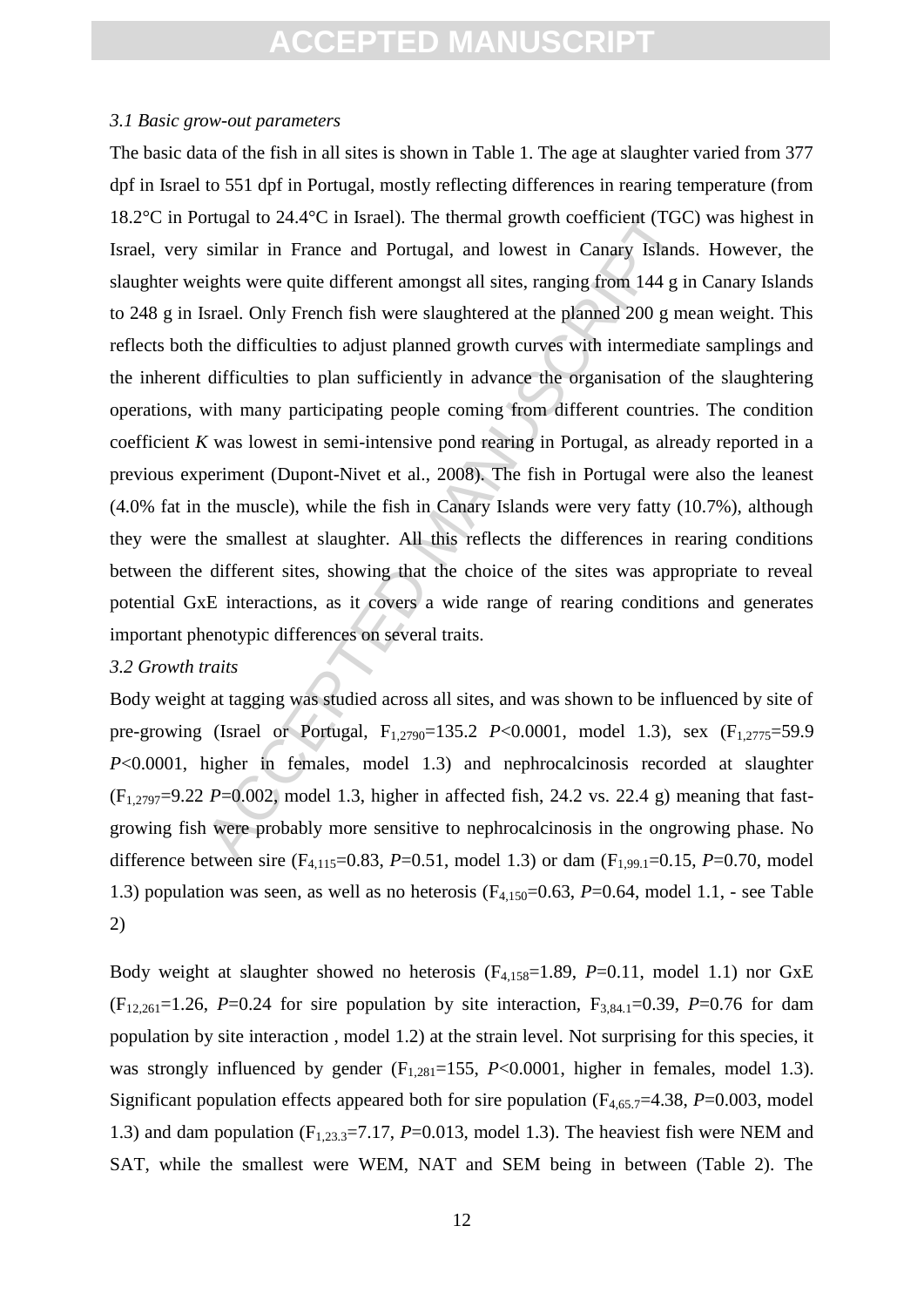difference between the best and the worst sire lines was 12.6% of the mean, which represents a 25.2% difference in full scale (considering that comparing only sire strains means comparing only half of the genetic differences between lines). Similarly, it was found in the whole final biometry dataset (6024 fish) without gender effect included (as gender could not be recorded for the fish that were left alive), showing that the results were quite robust (data not shown). Concerning the absence of heterosis, we also tested the hypothesis of a global heterosis between Mediterranean and Atlantic origins, and it was notsignificant (*P*>0.05, data not shown).

biometry dataset (6024 fish) without gender effect included (as g<br>for the fish that were left alive), showing that the results were qu<br>Concerning the absence of heterosis, we also tested the hypoth<br>ween Mediterranean and The analysis of TGC, which demonstrated the growth of the different strains from tagging to final biometry in all sites, gave a picture quite close to that of final body weight, as there was still no heterosis between sire and dam strains  $(F_{4,150} = 2.20, P = 0.07, \text{ model } 1.1)$ , but this time, GxE was significant when Israel was included (model 1.2:  $F_{12, 262}=2.82$ ,  $P=0.0012$  for sire population by farm interaction,  $F_{3,82.6}$ =1.15, *P*=0.33 for dam population by farm interaction -Table 2), but not when it was excluded (model 1.2:  $F_{8,196}=0.28$ ,  $P=0.97$  for sire population by site interaction,  $F_{2,62,8}=0.65$ ,  $P=0.53$  for dam population by site interaction), showing that the relative growth rate of the different populations was the same among the Canary Islands, France and Portugal. Then, the data were analyzed separately for Israel and the other three sites. In Israel, the fastest-growing fish were from the East-Mediterranean lines (NEM and SEM), the slowest-growing ones were NAT and WEM, while the SAT fish were in-between. The difference between the fastest and slowest growing sire lines was 7.4% of the mean, which represents a  $14.8\%$  difference in full scale (Table 3). In the other sites, the best growers were from the SAT and NEM sire strains, the worst ones were from the WEM and SEM sire strains, while the NAT sire strain was in-between. The difference between the extremes was 4.9%, representing 9.8% in full scale. It can be noted that the differences in growth rate are lower than the differences in final weight. This is usually seen, as instantaneous growth rate has an incremental effect on weight and therefore smaller increases in growth rate can yield large increases in final weight.

#### *3.3 Shape and fat content*

There was neither heterosis ( $F_{4,177}$ =0.10, *P*=0.98, model 1.1) nor GxE ( $F_{12,288}$ =1.59, *P*=0.09, model 1.2) on condition coefficient at slaughter. Condition coefficient gave very consistent results at tagging (data not shown) and at slaughter, with NEM and NAT fish being more rotund, WEM being thinner and SAT and SEM being in between. As usually seen in sea bass however, body weight had a very strong effect on K, heavier fish being more rotund on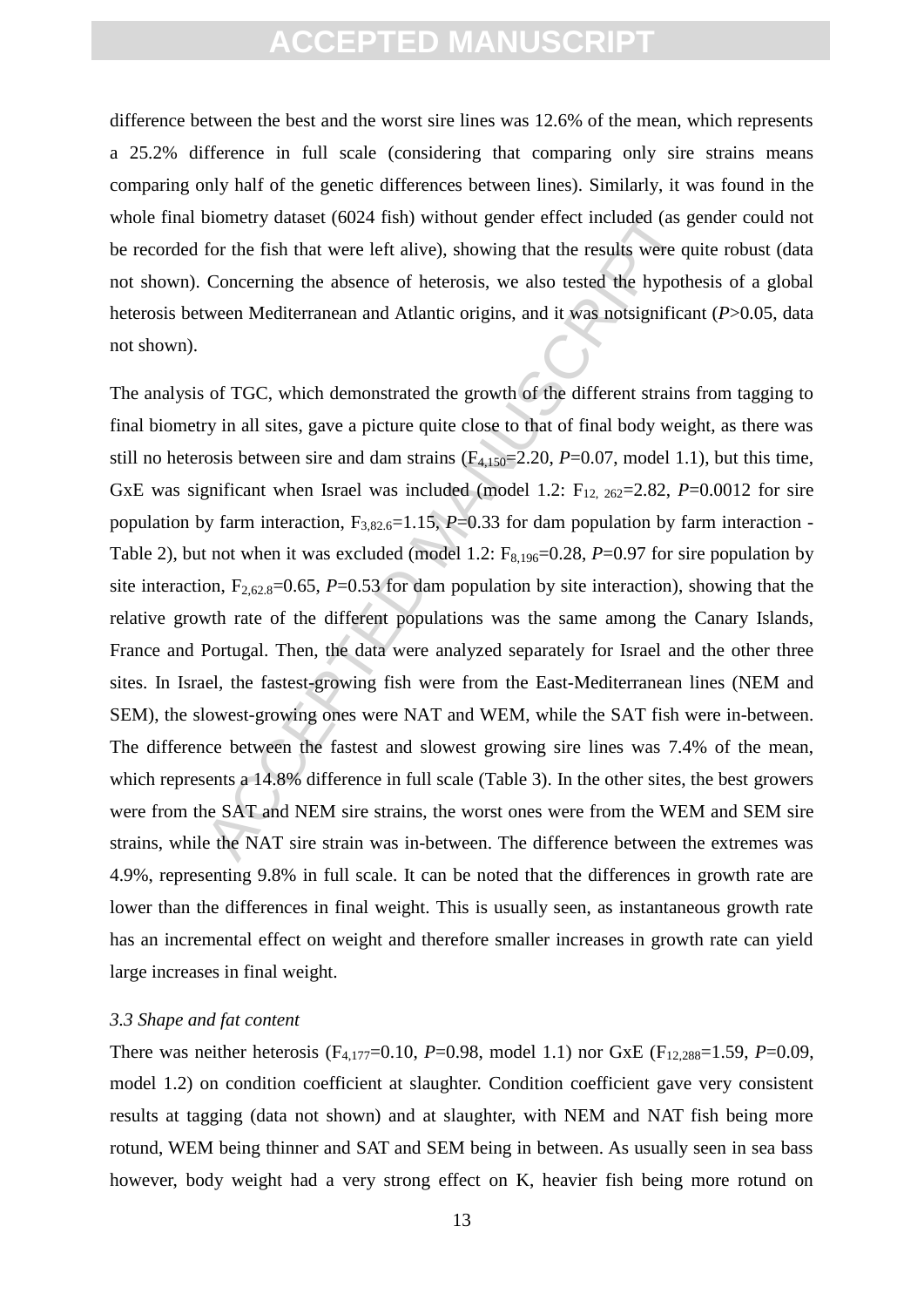average  $(F_{1,2848}=122, P<0.0001,$  model 1.3b). Then, we corrected K by body weight in an analysis of covariance, but the results were similar (data not shown).

ranging from 4.0% in Portugal to 10.2% in Canary Island<br>6). No heterosis could be seen for this trait ( $F_{4,158}$ =0.34,  $P$ =0.85<br>GxE interaction (model 1.2:  $F_{12,257}$ =1.63,  $P$ =0.08 for sire por<br> $F_{3,86,3}$ =1.96,  $P$ =0. The mean muscle fat content was significantly different between sites  $(F_{3,2740}=1165,$ *P*<0.0001), ranging from 4.0% in Portugal to 10.2% in Canary Islands (Israel=6.2%, France=5.5%). No heterosis could be seen for this trait  $(F_{4,158}=0.34, P=0.85, \text{ model } 1.1)$ , as well as no GxE interaction (model 1.2:  $F_{12,257}=1.63$ ,  $P=0.08$  for sire population by site interaction,  $F_{3,86,3}=1.96$ , *P*=0.13 for dam population by site interaction ). However, body weight is known to have a very strong influence on muscle fat content, and we have tried to correct fat values by ln(slaughter weight). This could not be done across sites, as the regression slopes of fat on log(weight) were different between sites(F3,2802=21.05, *P*<0.0001, model 1.1a). Then, the correction could only be done within site. However, after examining the strain values for muscle fat within each site, after correction for weight, we found out that the general picture was very similar among sites, and was also similar to the uncorrected mean of all sites. Therefore, we present only this last analysis (corresponding to model 1.3) in Table 2.

It shows that the fattest strain is NAT, closely followed by SEM. The leanest strain is WEM, and SAT and NEM are in between. The difference between the offspring of the fattest and the leanest sire line is 24.6% of the mean fat value, corresponding to 49.2% in full scale (if both sire and dams from each line were used to produce progeny groups).

#### *3.4 Body compartment yields*

Carcass yield was quite different between sites, 84.3% in Israel, 85.6% in France, 86.8% in Portugal and 87.6% in Canary Islands (F<sub>3.2819</sub>=288, P<0.0001). No heterosis could be demonstrated for this trait  $(F_{4,178}=0.46, P=0.77, \text{ model } 1.1b)$  in the allometric regression analysis on studentized data. GxE interaction was significant (model 1.2b:  $F_{12,257}=2.02$ , *P*=0.02 for sire population by site interaction,  $F_{3,85,1}$ =2.33, *P*=0.08 for dam population by site interaction) and the ranking of sire populations varied a lot between sites (Figure 2), however without clear pattern. When analyzed within site, the only significant differences were a better yield for WEM as compared to NAT in Israel (model 1.4b, *P*<0.001), and a better yield of SEM as compared to NAT in Canary Islands (model 1.4b, *P*<0.05).

Head yield (data not shown in Table 2) was 16.8% in Israel, 18.4% in France, 18.6% in Canary Islands and 21.2% in Portugal, a large between-site variation  $(F_{3,2829}=1309,$  $P<0.0001$ ). In the allometric regression analysis on studentized data, no heterosis ( $F<sub>4.163</sub>=0.39$ ,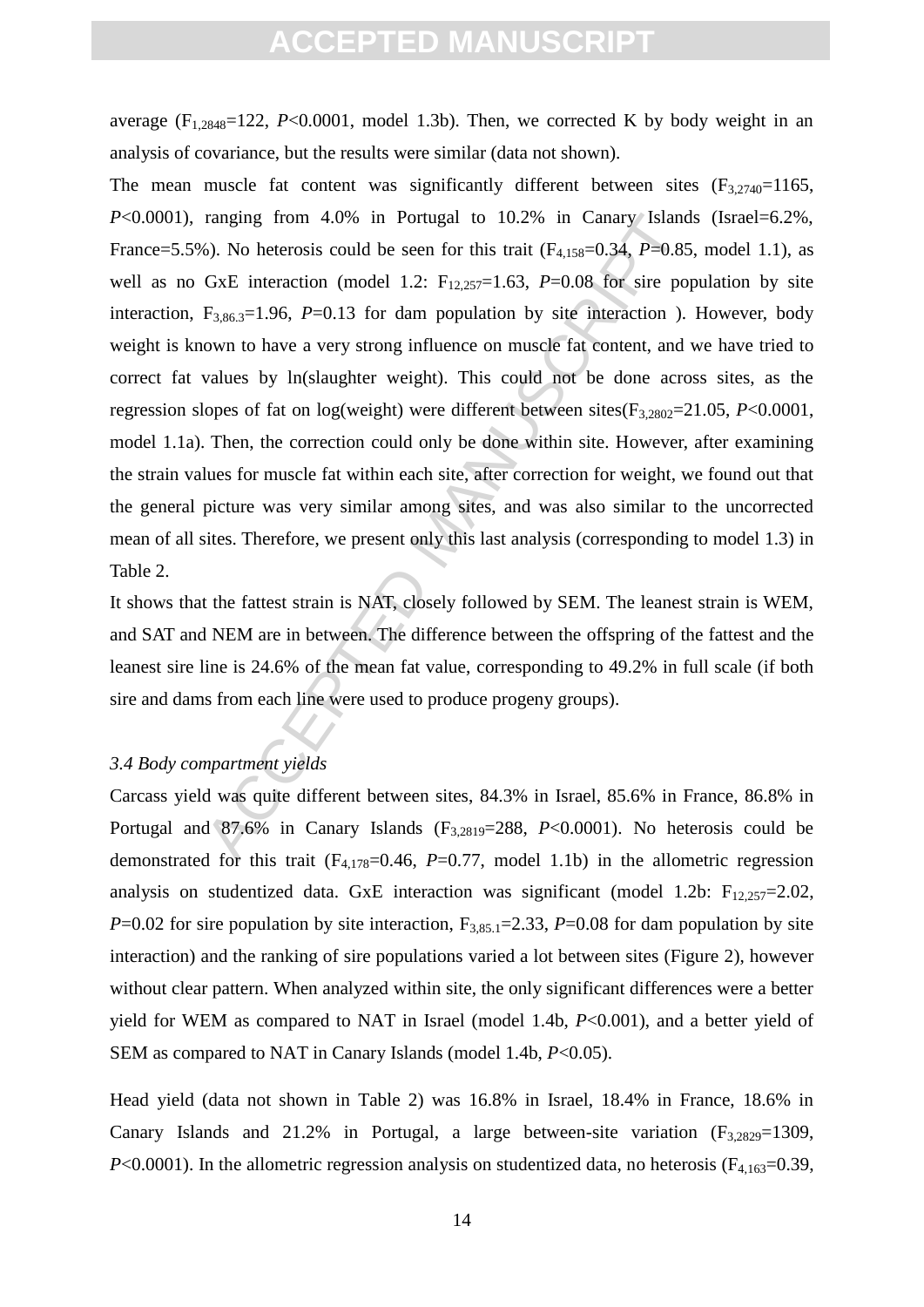*P*=0.82, model 1.1b) nor GxE interactions (model 1.2b:  $F_{12,262}=1.77$ , *P*=0.054 for sire population by site interaction,  $F_{3,78,3}=2.54$ ,  $P=0.062$  for dam population by site interaction). A general sire line effect appeared (F4,72.3=2.50, *P*=0.049, model 1.3b), showing that NEM had a smaller head than NAT and SAT, WEM and SEM being in between, but no dam line effect  $(F_{1,21,3}=0.61, P=0.44, \text{ model } 1.3b)$ . Females had a larger head than males  $(+4.5\%)$ .

I than NAT and SAT, WEM and SEM being in between, but no<br>  $P=0.44$ , model 1.3b). Females had a larger head than males (+4.5<br>
(calculated as twice the weight of the left fillet/live weight)<br>
variation: 52.9% in Portugal, 5 Fillet yield (calculated as twice the weight of the left fillet/live weight) showed a large between-site variation: 52.9% in Portugal, 55.3% in France and Israel, and 58.2% in Canary Islands  $(F_{3,2840}=1492, P<0.0001)$ . This was not likely to be due to an operator effect, as the same experienced person filleted all fish in all sites. In the allometric regression analysis on studentized data, no heterosis (F<sub>4,131</sub>=0.52, P=0.72, model 1.1b), GxE interaction (model 1.2b:  $F_{12,256}=0.44$ , *P*=0.95 for sire population by site interaction,  $F_{3,71.8}=0.24$ , *P*=0.87 for dam population by site interaction) or population effects (model 1.3b:  $F_{4,69,3}=1.89$ ,  $P=0.12$  for sire populations,  $F_{1,21.7}=0.13$ ,  $P=0.72$  for dam populations) were significant (Table 2).

#### *3.5 Heritability and correlations*

The within population heritability of the different traits is presented in Table 3. These estimates are valid under the hypothesis that there is neither heterosis nor GxE, which is the case for all traits except TGC and carcass yield where GxE is present. For TGC we studied separately TGC in Israel and in the other 3 sites, as these differences are the cause of GxE. We did not do it for carcass yield for which the picture was much more confusing. All heritabilities were in a 0.30-0.50 range, except the heritability of fillet yield, which was  $0.28 \pm 0.04$ .

We compared the expected genetic gain of one generation of within population individual selection at a selection pressure of 5% with the maximum difference estimated between two extreme sire populations (the maximal difference between sire population least square means was multiplied by two to estimate the full-scale additive effect of the populations). We could observe that in many cases the expected genetic gain was close to the maximum difference between strains or higher, except for TGC in Israel for which the difference between strains was 1.9 times the expected genetic gain.

The within population genetic variation of TGC in the different sites (considered as different traits in each site), and the genetic correlations of TGCs in the different sites considered as different traits are presented in Table 4. The heritability values are in the same range as those in Table 3 (0.39 to 0.52), but the genetic correlations are always well below unity (0.38 to 0.67), showing that GXE at the family within population level is present between all sites.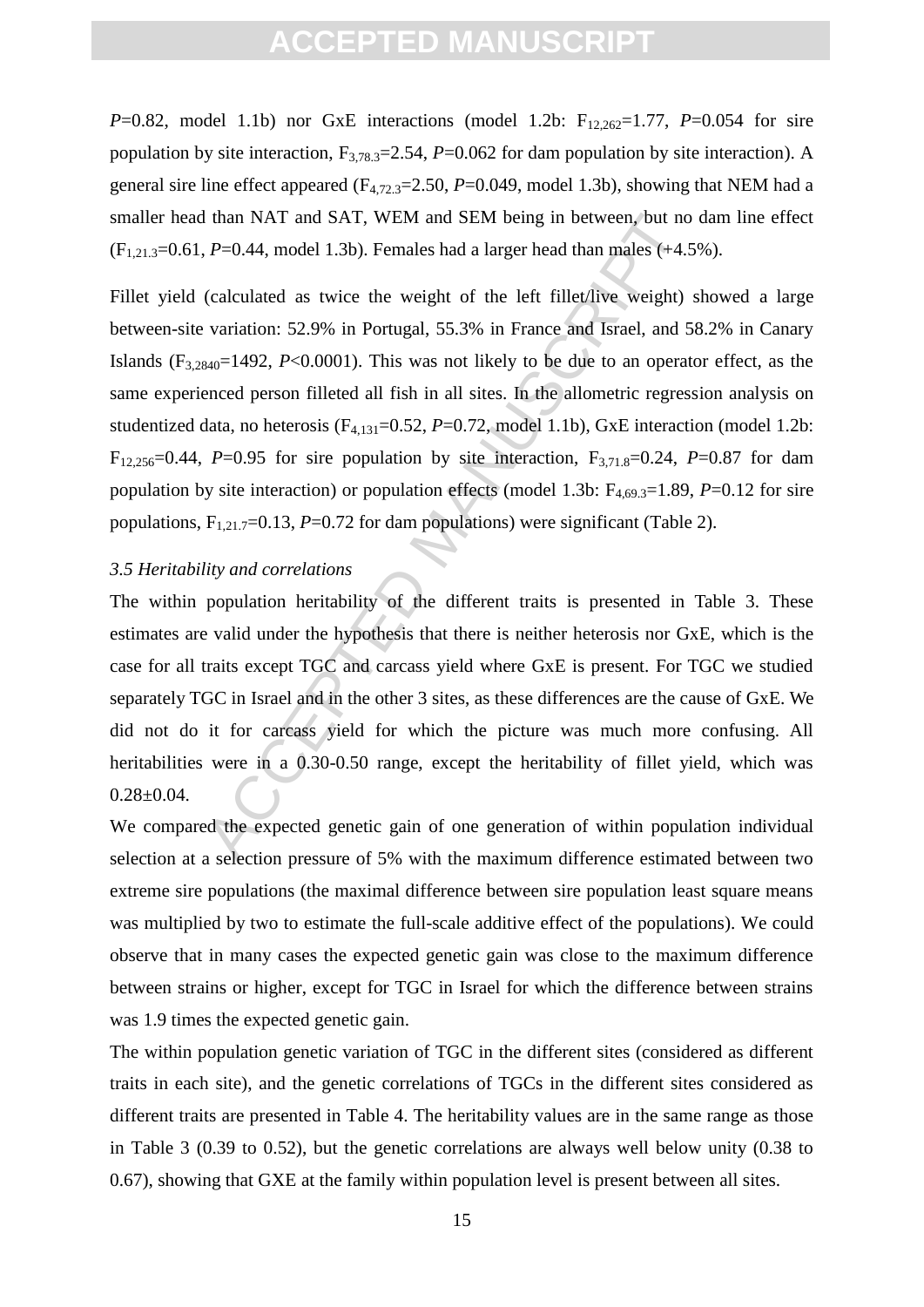#### **4. Discussion**

as the first to report the use of molecular pedigrees for a population.<br>A previous paper (Gorshkov et al., 2004) reported three different somparison experiments, using mass spawning with moderate num ish (4-14 dams and 5-This experiment is the first large-scale comparison of wild base population performances in sea bass, as well as the first to report the use of molecular pedigrees for a population comparison experiment. A previous paper (Gorshkov et al., 2004) reported three different sea bass population comparison experiments, using mass spawning with moderate number of broodstock fish (4-14 dams and 5-18 sires per cross). It involved a "French" population (presumably WEM kept without selection for up to six generations of captive breeding) and "Lake" and "Marine" SEM fish (which are the parents of the SEM broodstock fish used in the present study - for which we have no remaining indication of the lake or marine origin). No heterosis was seen in Gorshkov et al. (2004), and some differences between populations and their crosses were observed, but were mostly not repeatable between experiments, except for a higher K, a higher proportion of females and a higher percentage of deformities in the French population and its crosses (Gorshkov et al., 2004). Two methodological points can to some extent explain this low repeatability: first, it is well known that in sea bass mass spawnings, the number of fish producing progeny can be much lower than the number of broodstock present (see Chatziplis et al., 2007), thus potentially leading to genetic sampling effects that may bias the mean performance of the crosses tested. Second, the experiment by Gorshkov et al. was done with initial separate rearing of the different crosses, without replicates until tagging at fish weight of 40 g and communal rearing thereafter. Thus, even with excellent zootechny it is very likely that initial common environment effects may also have influenced the mean performance of each cross. In the present experiment, these potential problems were solved by using 1) artificial fertilization to produce controlled numbers of fish from each broodstock used and 2) communal rearing from incubation to slaughter, with *a posteriori* identification of progenies and populations by genotyping of microsatellite markers. We may therefore be more confident in the reliability of the results produced.

#### *4.1 Mean performances of the populations tested*

A general feature of the results obtained here is that we could find additive population effects on almost all performances studied, except tagging weight and fillet yield. No heterosis appeared for any of the production and processing traits studied here (although it was not very far from significance for TGC outside Israel,  $P=0.06$  and muscle fat content,  $P=0.08$ ), confirming the observations of Gorshkov et al. (2004). However, it must be noted that heterosis effects were revealed for survival and sex-ratio in our experiment (Guinand et al.,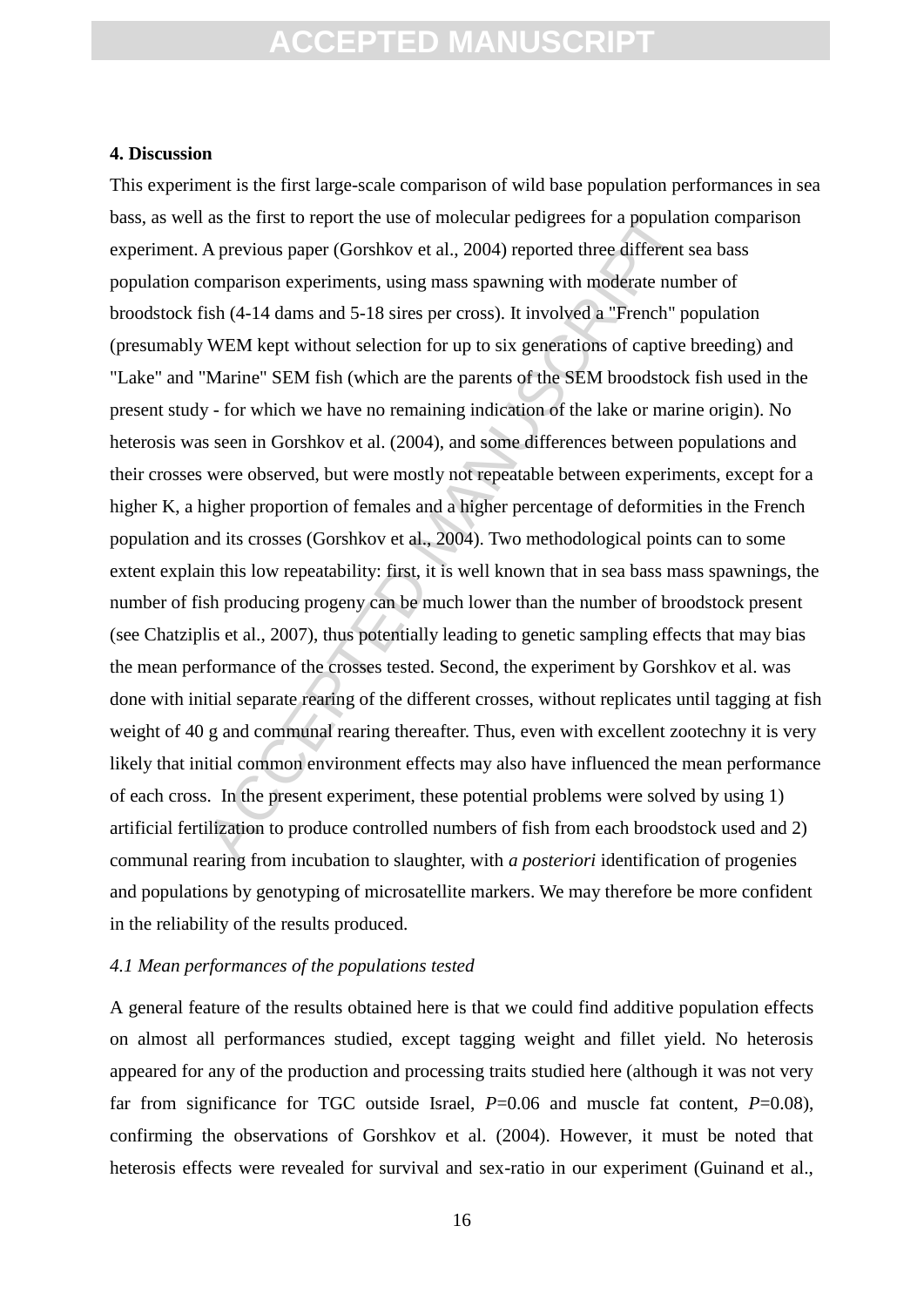submitted). Heterosis in fish strains comparison, although frequently reported in carp (e.g. Wohlfarth, 1993; Bialowas et al., 1997) is generally low in other species like salmon (Gjerde and Refstie, 1984) or tilapia (Bentsen et al., 1998), and even when present appears to be very unstable in brook trout (Crespel et al., 2012).

rook trout (Crespel et al., 2012).<br>
the population effects on the performances studied was mode (10 to 25% of the mean – Table 3), low for conformation and j<br>
of the mean), and highest for muscle fat content (49% of the m The size of the population effects on the performances studied was moderately high for growth traits (10 to 25% of the mean – Table 3), low for conformation and processing traits (3.0 to 6.2% of the mean), and highest for muscle fat content (49% of the mean). It must be noted that at least for growth, the differences in population means observed in communal rearing may be larger than the real population differences, being amplified by competition effects. This is well demonstrated for growth in common carp (Moav and Wohlfarth, 1974) and in sea bass (Vandeputte et al., 2009), but to our knowledge such amplification effects have never been demonstrated on other traits. Taking into account the fact that population differences on body weight can be approximately twice as high in communal rearing compared to separate rearing (Vandeputte *et al*., 2009), it is possible that the real difference between the populations tested is only 13% of the mean weight instead of 25%.

It has often been proposed that appropriate strain comparison is the best way to start a breeding programme in fish, as a good choice could spare several generations of within-strain selection (e.g Ponzoni et al., 2013). It is indeed true that high between strain differences have been found in e.g. insalmonids (Gunnes and Gjedrem, 1978; Morkramer et al., 1985; Kincaid, 1994) or in carp (see review in Vandeputte, 2003).In sea bass, the differences were quite significant for several traits, but with the exception of TGC in Israel, they are all of the same magnitude as the genetic gain predicted for one generation of individual selection (Table 2). This makes the choice of the initial strain an important point but not an essential one in this species.

Moreover, it can be remarked that the "ideal" strain does not exist, as favourable characteristics (high growth, low fat, long shape, high processing yields) are distributed among different lines (Table 2), which do not provide an easy general strategy. One point that we can note is that the WEM line had a very poor growth in most sites. Its high carcass yield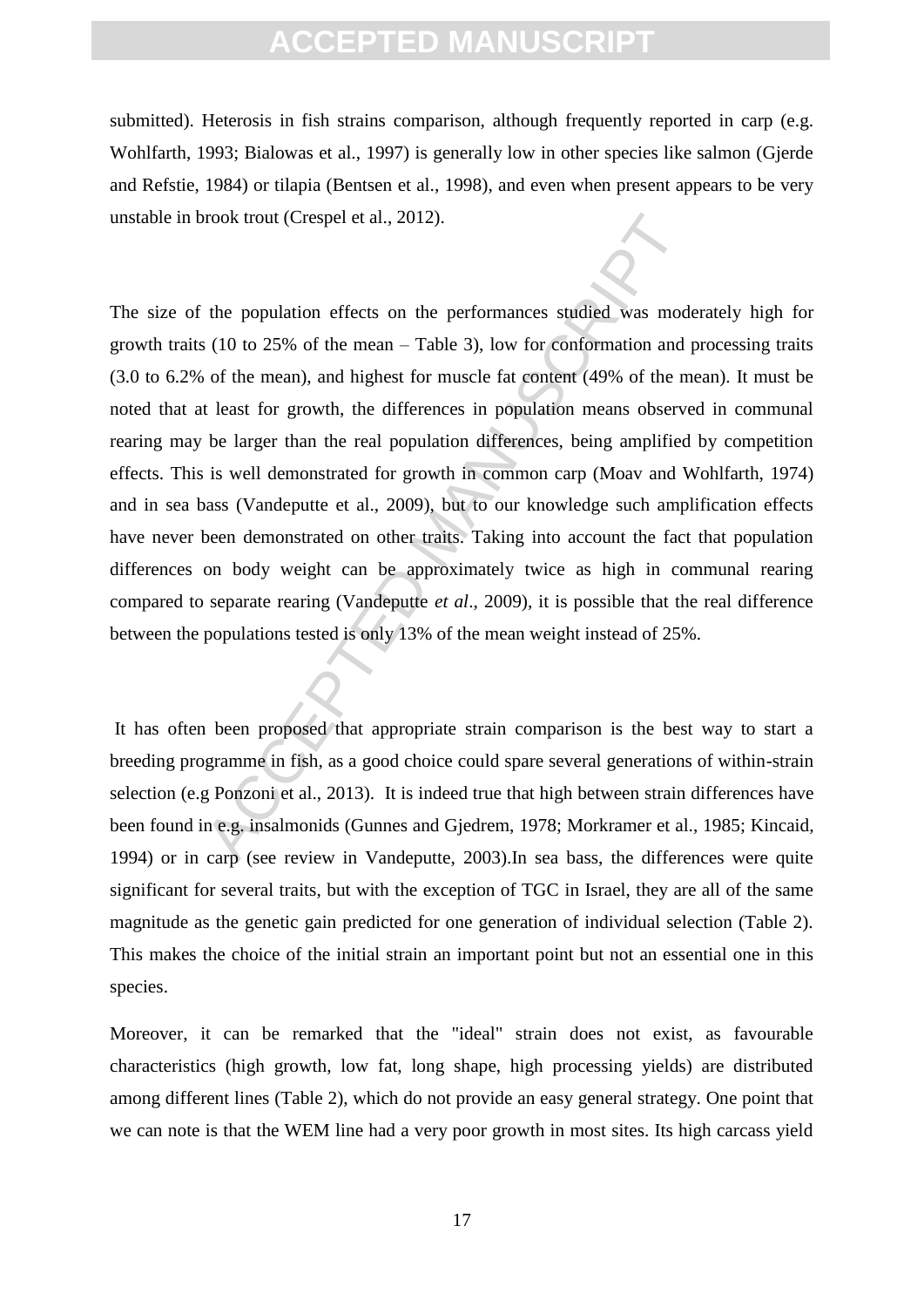(linked to low viscera weight and hence low perivisceral fat) and low muscle fat could be a consequence of low growth and poor feed intake rather than specific qualities.

#### *4.2 Genotype by environment interactions*

y environment interaction was present at the population level on<br>vield. For TGC, it appeared that the populations had different rat<br>erformance was consistent across the other three sites. The Israe<br>cts, first because the r Genotype by environment interaction was present at the population level only for TGC and for carcass yield. For TGC, it appeared that the populations had different rankings in Israel, while their performance was consistent across the other three sites. The Israel site is specific in two respects, first because the rearing temperature is much higher than in the other sites (Table 1), and can reach very high peak values (28°C), but also because fish were sent there earlier than in the other sites (at 1.6g instead 27-29 g). Then, the higher GxE interaction could originate in the specific rearing conditions, in the longer duration of the separate phase, in a difference of age at slaughter (in this case a genotype by age interaction) or in a combination of those. It is worth noting that SEM fish were very bad growers in all sites except Israel, where they were the best growers. It could be a specific adaptation to high temperature of fish from the South East Mediterranean, which is the warmest area of collection of our broodstocks. Such latitudinal adaptation has already been seen (although with low betweenyears repeatability) in the striped bass (Conover et al., 1997), but was completely absent in the Norwegian salmon strain-testing programme (Gunnes and Gjedrem, 1978). In our case, the fact that neither population differences nor GxE interactions appeared at tagging although one batch of fish had already been reared in Israel from 1.6 to 20g does not strongly support this temperature adaptation hypothesis. Another concurrent explanation would be linked to the fact that our SEM broodstock were not wild, but issued from the first generation of captive breeding of wild SEM fish. This generation of captive breeding was done in Israel, in conditions similar to the ones they experienced in our grow-out experiment. Fast domestication selection for adaptation to high temperature cannot be excluded, as domestication selection is suspected to happen rapidly in marine fish (Doyle et al., 1995, but see Vandeputte et al., 2009 in sea bass).

When studying genotype by environment interactions at the family within population level, we found low genetic correlations for TGC between sites (0.38 to 0.67), confirming previous results on multisite-testing of the NAT population of sea bass, where between-sites correlations ranged between 0.21 and 0.78 for growth rate (Dupont-Nivet et al., 2010). Contrary to GxE at the population level which appears to be low between Canary Islands, France and Portugal for TGC (NS, P>0.50), genetic correlations at the family level are

18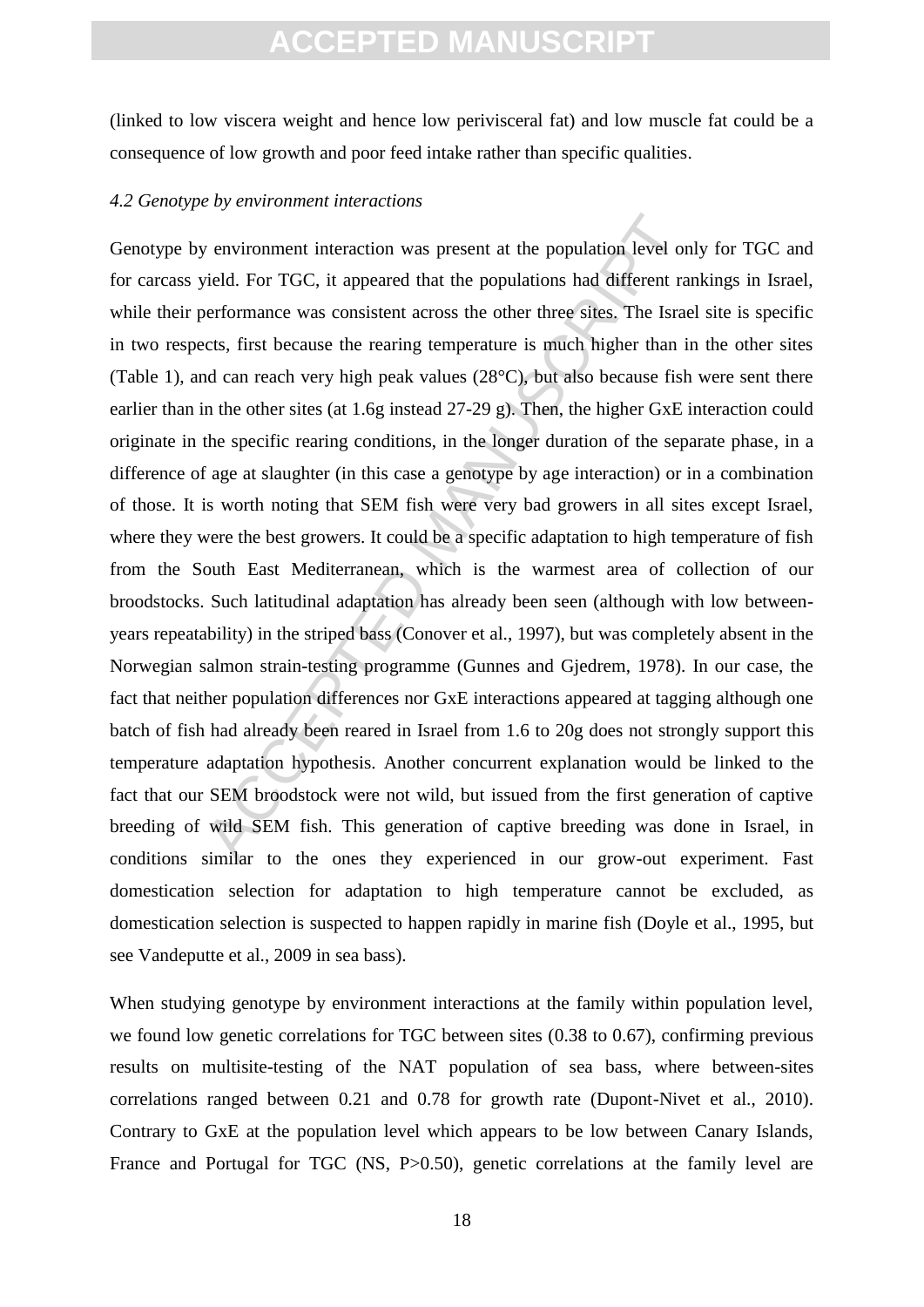conditions), it can be foreseen that growth selected fish may not<br>many different situations, as no genetic correlation for TGC<br>67. These genotype by site interactions could also be interpreted age<br>interactions, as the ages indicative of significant interactions among these three sites, as genetic correlations range from  $0.55\pm0.09$  to  $0.67\pm0.07$ , which clearly differ from unity. Then although different natural populations may have quite stable growth performances across sites (except in high temperature conditions), it can be foreseen that growth selected fish may not express all their potential in many different situations, as no genetic correlation for TGC estimated here exceeded 0.67. These genotype by site interactions could also be interpreted at least partly as genotype by age interactions, as the ages at slaughter differed quite significantly among sites (from 377dpf in Israel to 551dpfs in Portugal). However, within environment genetic correlations between body weights at different ages in sea bass have been shown to be high  $(r_A>0.9$  for any age difference below 152 days,  $>0.8$  for 152 days, Le Boucher et al., 2013), so that it seems reasonable that most of the interactions seen between sites are indeed GxE. In the past, genotype by environment interaction for growth was seen as a low-impact question in fish breeding, which could be neglected in most cases (see e.g. Gjedrem, 2005). However, more and more recent results show high levels of GxE at the family level (Dupont-Nivet et al., 2010; Sae-Lim et al., 2012; Mas-Munoz et al., 2013). As global fish breeding programs are being developed, this question may become more and more important.

The second trait for which GxE interaction appeared in this experiment was carcass yield (Table 2, Figure 2). We hypothesized before that the high carcass yield (and muscle fat content) of the WEM population observed quite consistently might be a consequence of its low growth rate. However, in Israel, WEM was the worst population for growth and the highest for carcass yield, while NAT is the second worst grower but has the worst carcass yield. This shows that there is no systematic link between poor growth and high carcass yield. We had already seen in a previous experiment (unpublished data) that the perivisceral fat content of Atlantic fish reared in Israel was very high, so this observation seems repeatable (although we had no other strain to compare with in the previous experiment). Estimates of genotype by environment interactions for processing traits are scarce in the literature and have been shown to be low in cattle (Ibi et al., 2005) and pig (Brandt et al., 2010). In fish, they have been mostly studied in the case of alternative diets, for which lipid deposition shows moderate GxE interaction (*r=*0.69) in whitefish (Kause et al., 2009), fillet yield shows no GxE interaction  $(r_{A>0.9})$  between normal and high protein diets in rainbow trout (Tobin et al., 2006), and carcass yield shows no interaction  $(r_A=0.90\pm0.06)$  between plant-based and marine diets in rainbow trout (Le Boucher et al., 2011). However, due to the poikilothermic status of fish and to the high variation in temperature seen between rearing sites, GxE interactions may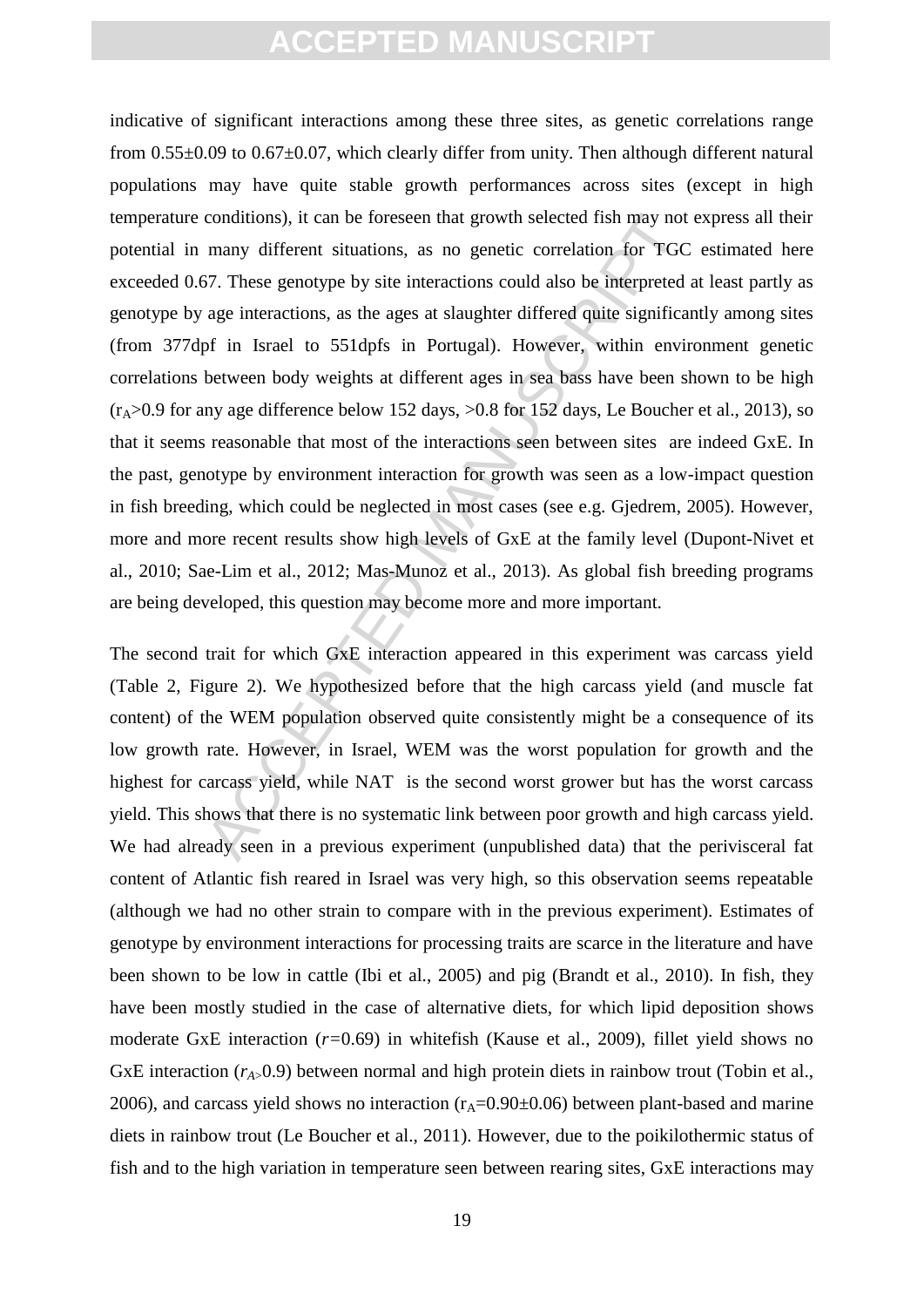be a concern for the future. Here, the maladaptation of the NAT strain to Israeli conditions (in terms of carcass yield and also growth) seems rather clear, while it has acceptable performance in other places.

#### **5. Conclusion**

This experiment is the first large-scale comparison of sea bass base populations for aquaculture, and is also the first large scale experiment using molecular pedigree tracing to perform strain comparison in common garden and multi-site conditions.

neart is the first large-scale comparison of sea bass base<br>and is also the first large scale experiment using molecular ped<br>in comparison in common garden and multi-site conditions.<br>with and processing traits, we have show As for growth and processing traits, we have shown that there is a significant genetic variation between populations, with no heterosis and little GxE interactions, except for growth rate and carcass yield that can be important. GxE interactions mostly occur between the warmest site and the other three when studied at the population level. However, they appear to be present between all sites for growth rate studied at the family within population level.

No "perfect" strain could be identified, and thus sea bass breeders will have to choose the appropriate base population while taking into account their prioritary breeding goals. Interestingly enough, for most traits, one generation of intense mass selection would be enough to catch up the difference that would be created from an inappropriate population choice for a given trait.

#### **Acknowledgements**

This work is part the COMPETUS project, funded by Ardag Red Sea Mariculture (Eilat, Israel), Ecloserie Marine de Gravelines (Gravelines, France), Les Poissons du Soleil (Balaruc, France), Tinamenor SA (Pesues, Cantabria, Spain), Viveiro Vilanova (Vila Nova de Milfontes, Portugal) and the European Union (project COOP-CT-2005-017633). It is also part of the programme of the Research Group "Fish Genetic Improvement" between INRA and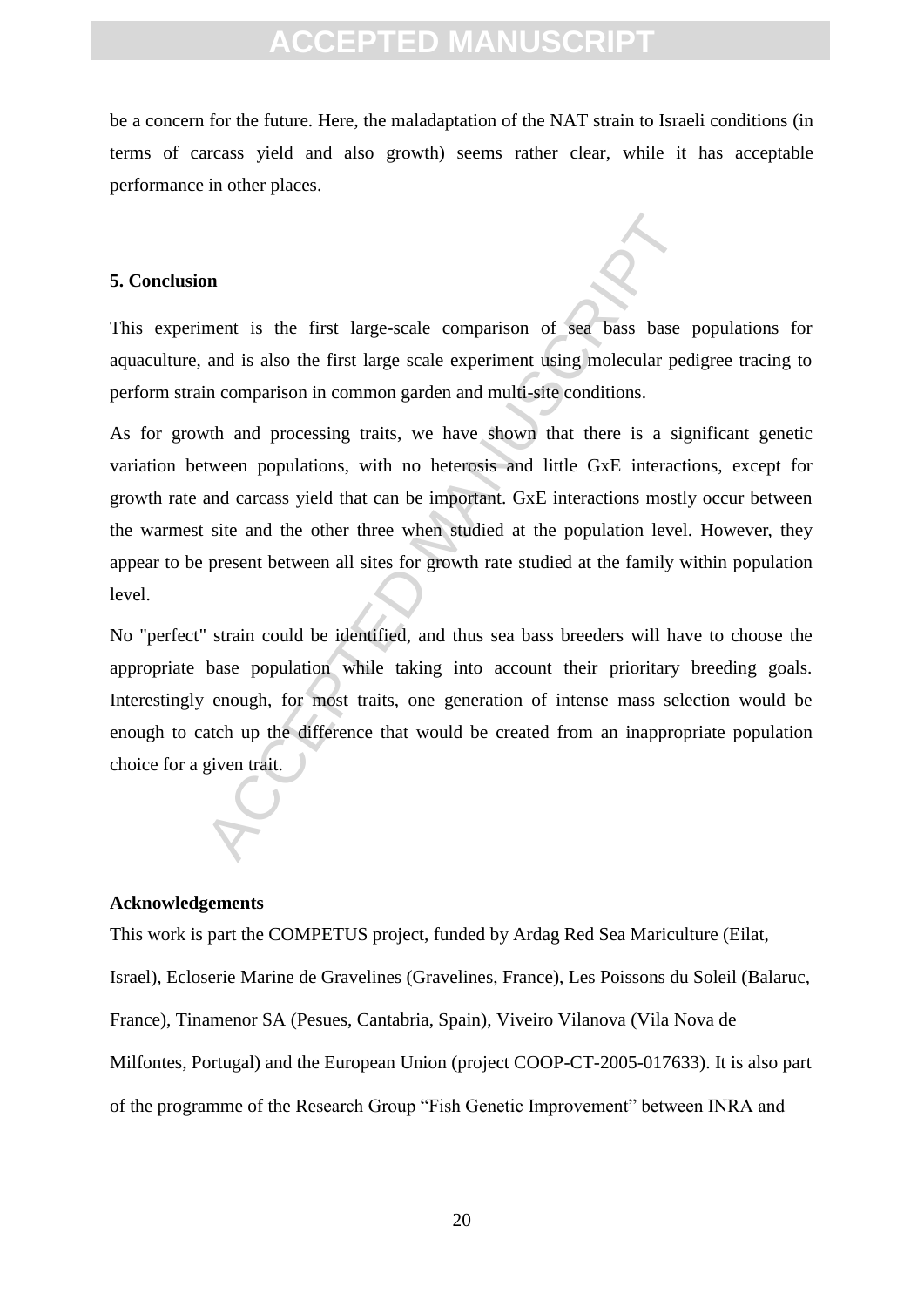Ifremer. We wish to thank Haydar Fersoy and Sergei Ghorshkov for giving access to the gametes of some of the wild populations used.

**ACRYLINATION MANUSCRIPT**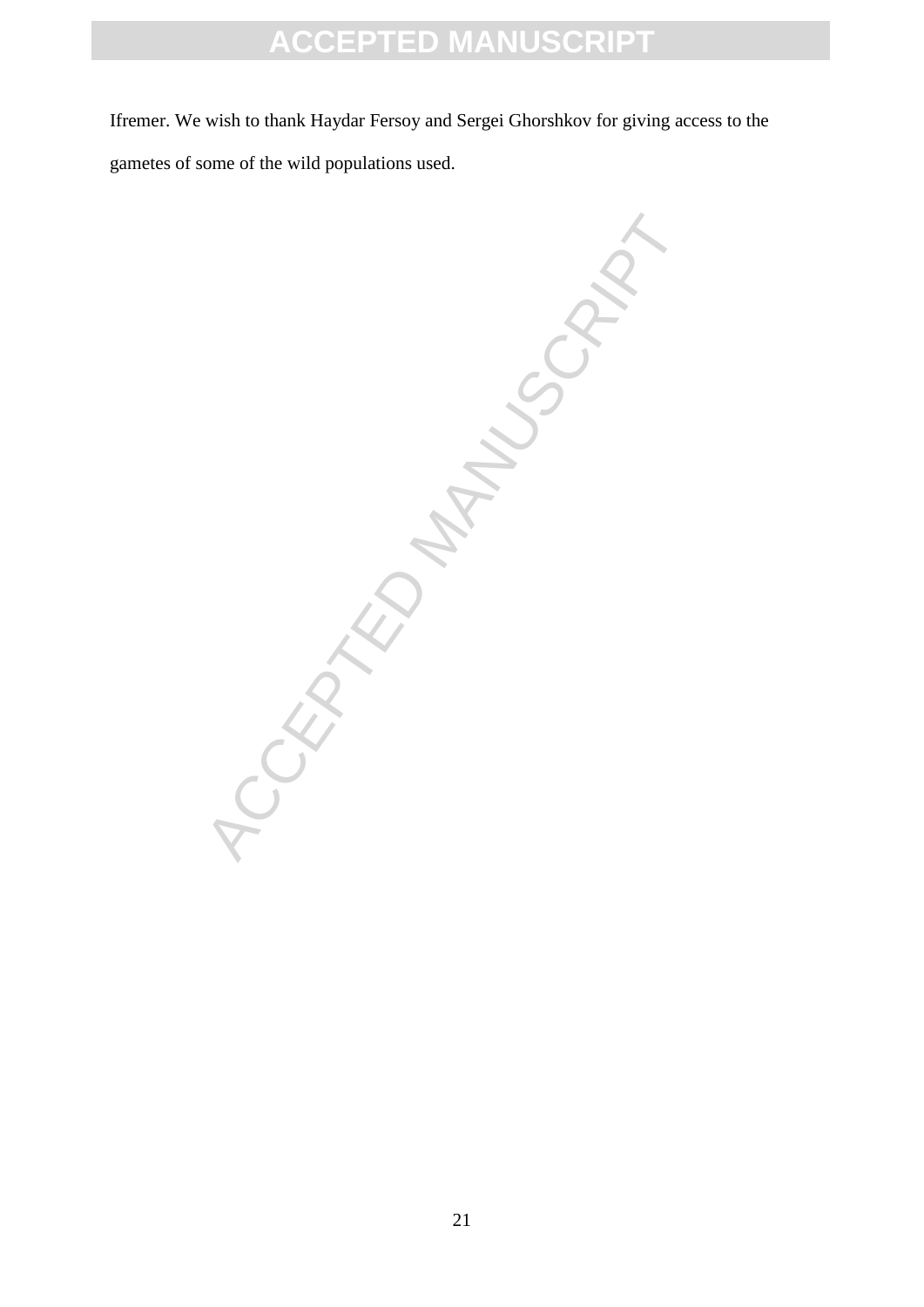#### **Figure Captions**

Figure 1: Flow chart of the fish used in the experiment. T= tagging date, S= slaughter date

Figure 2: Residual of the regression of studentized ln(carcass weight) on studentized ln(body weight) for the offspring of 5 sire populations of sea bass reared in four different sites. Significant differences within site: \* *P*<0.05 \*\*\**P*<0.001

Lifferences within site: \* P<0.05 \*\*\*P<0.001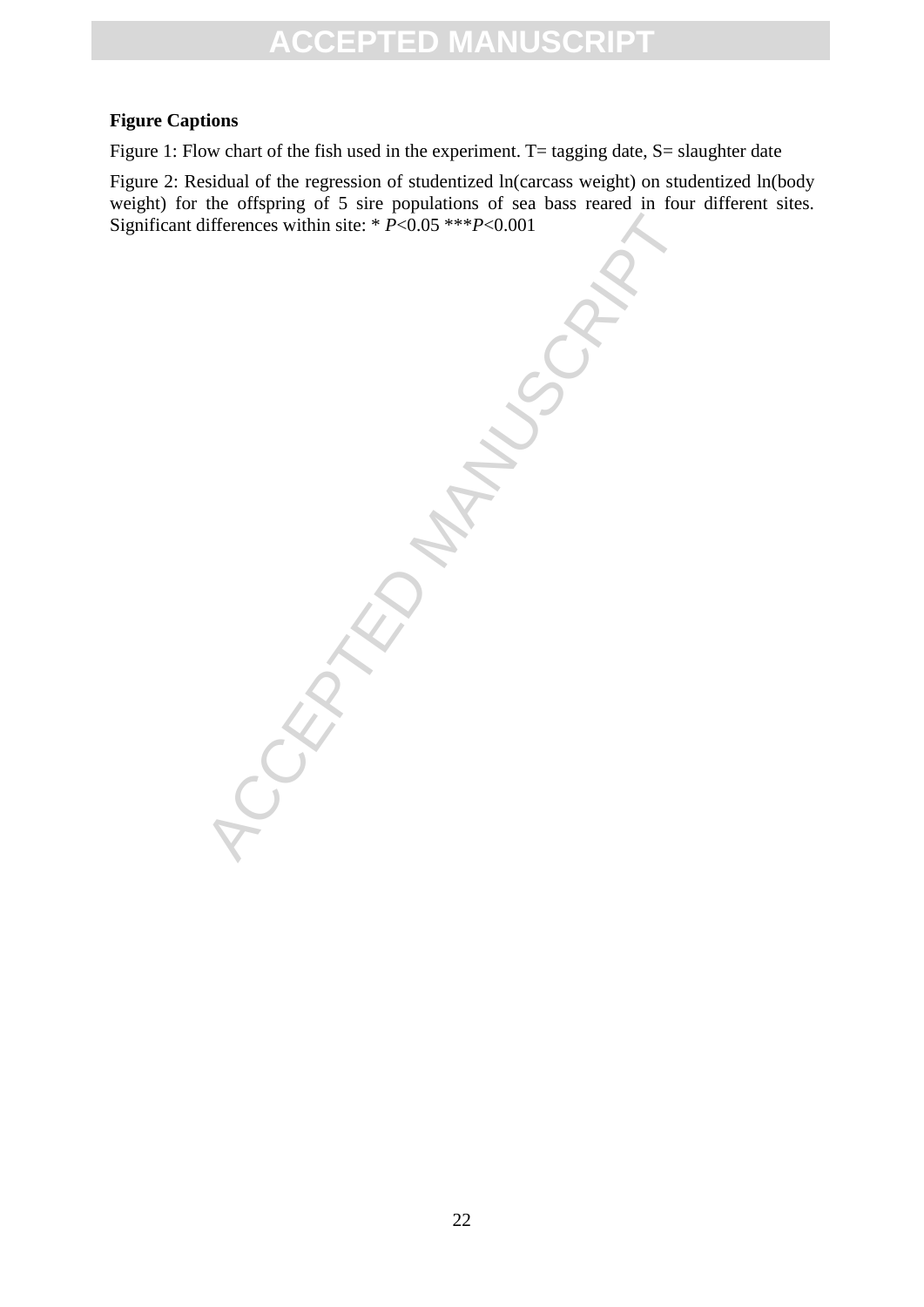### **Tables**

| Table : Summary of the experimental data and mean performance of the sea bass in all            |                  |                       |               |               |
|-------------------------------------------------------------------------------------------------|------------------|-----------------------|---------------|---------------|
| rearing sites. N good data: number of uniquely assigned fish with coherent data for all traits. |                  |                       |               |               |
| CV%: coefficient of variation (standard deviation /mean) of the trait                           |                  |                       |               |               |
|                                                                                                 | <b>Israel</b>    | <b>Canary Islands</b> | <b>France</b> | Portugal      |
| Age at slaughter (dpf)                                                                          | 377              | 446                   | 524           | 551           |
| Mean rearing $T^{\circ}C$                                                                       | $24.4^{\circ}$ C | $20.6$ °C             | $19.4$ °C     | $18.2$ °C     |
| Final rearing density $(kg/m^3)$                                                                | 6.7              | 15.3                  | 16.6          | 0.52          |
| N at slaughter                                                                                  | 1621             | 1592                  | 1666          | 1573          |
| N slaughtered (N good data)                                                                     | 737 (719)        | 775 (754)             | 749 (732)     | 742 (683)     |
| N kept alive (N good data)                                                                      | 708 (702)        | 811 (803)             | 917 (884)     | 831 (755)     |
| Slaughter weight $g(CV\%)$                                                                      | 248 (26%)        | 144 (29%)             | 199 (31%)     | 151 (24%)     |
| Slaughter length mm $(CV\%)$                                                                    | 226 (8%)         | 189 (9%)              | 211 (10%)     | 197 (8%)      |
| $K(CV\%)$                                                                                       | 2.09(8%)         | $2.07(7.4\%)$         | $2.05(7.8\%)$ | $1.92(6.9\%)$ |
| Mean muscle fat % (CV%)                                                                         | 6.4(26%)         | 10.7(32%)             | 5.9(48%)      | 4.0(37%)      |
| DGC*100 (CV%)                                                                                   | $0.018(10\%)$    | 0.012(17%)            | 0.010(14%)    | $0.008(11\%)$ |
| $TGC*100$ base $10^{\circ}C$                                                                    | 0.132            | 0.086                 | 0.108         | 0.096         |
|                                                                                                 |                  |                       |               |               |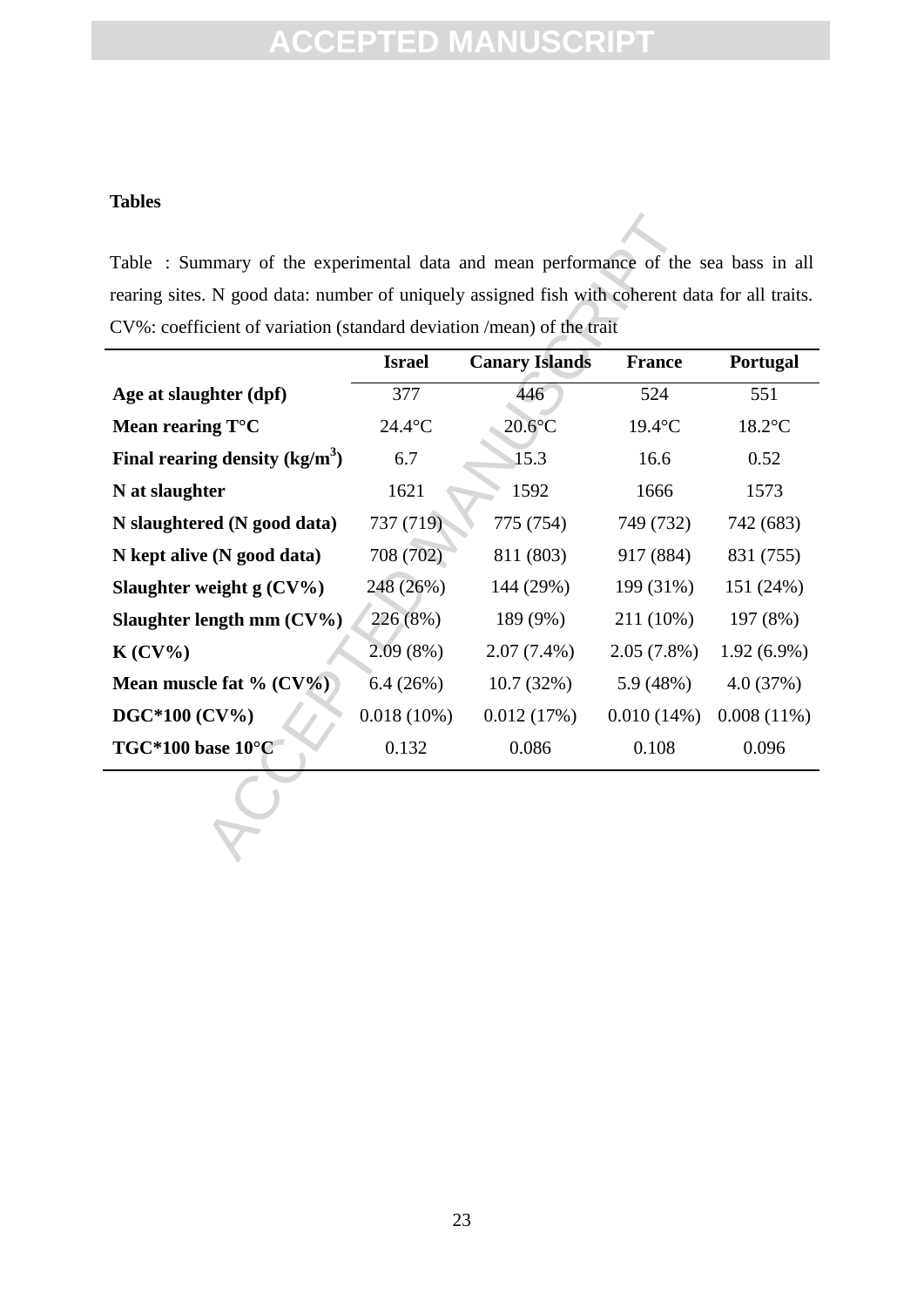Table2: Genetic variation at the sire and dam population level from 2888 juvenile sea bass from ten population crosses, reared in four different locations. F-tests and significance are given for GxE interactions, heterosis (sire population \* dam population interaction), and sire population as well as dam population additive effects.

| <b>Trait</b>          | <b>Tagging body</b><br>weight $(1)$<br>(g) | <b>Final body</b><br>weight $^{(1)}$ (g) | <b>TGC</b> Israel<br>$(x10^3)$ | <b>TGC</b> others<br>$(x10^3)$ | <b>Condition</b><br>coefficient (K) | <b>Muscle fat</b><br>content  | <b>Carcass yield</b><br>(2)    | Fillet yield $^{(2)}$         |
|-----------------------|--------------------------------------------|------------------------------------------|--------------------------------|--------------------------------|-------------------------------------|-------------------------------|--------------------------------|-------------------------------|
| <b>ATOL</b><br>$ID^*$ | ATOL:0000351                               | ATOL:0000351                             | ATOL:0001661                   | ATOL:0001661                   | ATOL:0001653                        | ATOL:0001663                  | ATOL:0000548                   | ATOL:0000130                  |
| GxE P-                | $F_{1,47.8}=0.96$                          | $F_{12,261} = 1.26$                      | $F_{12,262}=2.82$              | $F_{2,63}=0.59$                | $F_{12,288} = 1.59$                 | $F_{12,257} = 1.63$           | $F_{12,257}=2.02$              | $F_{3,71.8}=0.24$             |
| value <sup>(3)</sup>  | $P=0.33$                                   | $P=0.24$                                 | $P=0.001$ <sup>(4)</sup>       | $P=0.56^{(5)}$                 | $P=0.09$                            | $P=0.08$                      | $P=0.02$                       | $P=0.86$                      |
| <b>Heterosis</b>      | $F_{4.150} = 0.63$                         | $F_{4.158}=1.89$                         | $F_{4,71.6} = 0.78$            | $F_{4,138}=2.31$               | $F_{4,177} = 0.10$                  | $F_{4,158}=0.34$              | $F_{4,178}=0.46$               | $F_{4,131}=0.52$              |
| <b>P-value</b>        | $P=0.64$                                   | $P=0.11$                                 | $P=0.54^{(5)}$                 | $P=0.06^{(5)}$                 | $P=0.98$                            | $P=0.85$                      | $P=0.77$                       | $P=0.72$                      |
| <b>Sire line</b>      | $F_{4,115}=0.83$                           | $F_{4,65.7} = 4.38$                      | $F_{4,64,6} = 10.36$           | $F_{4.67.3} = 5.39$            | $F_{4,66.6} = 4.59$                 | $F_{4.64.6} = 9.50$           | $F_{4,69,3} = 4.33$            | $F_{4.69.3} = 1.89$           |
| <i>P</i> -value       | $P=0.51$                                   | $P=0.003$                                | P<0.0001                       | $P=0.0008$                     | $P=0.0025$                          | $P = 0.0001$                  | $P=0.0035^{(6)}$               | $P=0.12$                      |
|                       | Sire line LS-means $\pm$ s.e.              |                                          |                                |                                |                                     |                               | (6)                            |                               |
| <b>NAT</b>            | $23.5 \pm 0.9^a$                           | $176.7 \pm 5.6^{ab}$                     | $1.28 \pm 0.02^b$              | $0.94 \pm 0.01^{ab}$           | $2.10\pm0.02^{ab}$                  | $7.78 \pm 0.29$ <sup>a</sup>  | $83.7 \pm 0.2\%$ <sup>b</sup>  | $55.3 \pm 0.4\%$ <sup>a</sup> |
| <b>SAT</b>            | $23.7 \pm 0.9^{\text{a}}$                  | $186.3 \pm 6.1^a$                        | $1.33 \pm 0.02^{ab}$           | $0.97 \pm 0.01^a$              | $2.08 \pm 0.02^{ab}$                | $6.81 \pm 0.30$ <sup>bc</sup> | $84.2 \pm 0.2\%$ <sup>ab</sup> | $55.5 \pm 0.4\%$ <sup>a</sup> |
| <b>WEM</b>            | $22.2 \pm 0.9^a$                           | $167.3 \pm 5.6^b$                        | $1.28 \pm 0.02^b$              | $0.92 \pm 0.01^b$              | $2.04 \pm 0.02$ <sup>c</sup>        | $6.20 \pm 0.31$ <sup>c</sup>  | $85.0 \pm 0.3\%$ <sup>a</sup>  | $55.9 \pm 0.4\%$ <sup>a</sup> |
| <b>NEM</b>            | $24.2 \pm 0.9^a$                           | $190.2 \pm 6.2^a$                        | $1.37 \pm 0.02^{\text{a}}$     | $0.97 \pm 0.01^{\text{a}}$     | $2.11 \pm 0.02^a$                   | $6.74 \pm 0.30$ <sup>bc</sup> | $84.3 \pm 0.2\%$ <sup>ab</sup> | $55.2 \pm 0.4\%$ <sup>a</sup> |
| <b>SEM</b>            | $23.2 \pm 0.9^a$                           | $177.2 \pm 5.6^{ab}$                     | $1.38 \pm 0.02^a$              | $0.92 \pm 0.01^{\rm b}$        | $2.05 \pm 0.02$ <sup>bc</sup>       | $7.41 \pm 0.29$ <sup>a</sup>  | $84.2 \pm 0.2\%$ <sup>ab</sup> | $55.0 \pm 0.4\%$ <sup>a</sup> |
| Dam line              | $F_{4.99,1} = 0.15$                        | $F_{1,23,3} = 7.17$                      | $F_{1,18.8} = 4.82$            | $F_{1,22.9} = 21.8$            | $F_{1,23,1} = 11.1$                 | $F_{1,22,7} = 7.35$           | $F_{1,21,4} = 2.59$            | $F_{1,21.7}=0.13$             |
| P-value               | $P=0.70$                                   | $P=0.013$                                | $P=0.04$                       | $P=0.0001$                     | $P=0.0029$                          | $P=0.013$                     | $P=0.12^{(6)}$                 | $P=0.72$                      |
|                       | Dam line LS-Means ±s.e.                    |                                          |                                |                                |                                     |                               | (6)                            |                               |
| <b>NAT</b>            | $23.2 \pm 0.9^a$                           | $188.5 \pm 6.4^a$                        | $1.35 \pm 0.02^{\text{a}}$     | $0.98 \pm 0.01^a$              | $2.12 \pm 0.02^a$                   | $7.55 \pm 0.36^a$             | $84.3 \pm 0.2\%$ <sup>a</sup>  | $55.6 \pm 0.4\%$ <sup>a</sup> |
| <b>WEM</b>            | $23.5 \pm 0.8^a$                           | $170.9 \pm 4.7^b$                        | $1.31 \pm 0.01^b$              | $0.91 \pm 0.01^b$              | $2.04 \pm 0.02^b$                   | $6.42 \pm 0.28$ <sup>b</sup>  | $84.3 \pm 0.2\%$ <sup>a</sup>  | $55.2 \pm 0.4\%$ <sup>a</sup> |

\* trait identifier according to Animal Trait Ontology for Livestock http://www.atol-ontology.com/index.php/en/les-ontologies-en/visualisation-en <sup>(1)</sup> studied as ln(Body weight) and back-transformed to original scale  $^{(2)}$ studied as the residual of ln(compartment weight) regressed on ln(body weight) and back-transformed to original scale<sup>(3)</sup> minimum of the *P*-value of site \*sire population and site\*dam population *P*-value <sup>(4)</sup>*P*-value for the global model with all sites <sup>(5)</sup> *P*-value for the site-specific model <sup>(6)</sup> Values given for Israel only due to GxE interactions, see text and figure 1for more details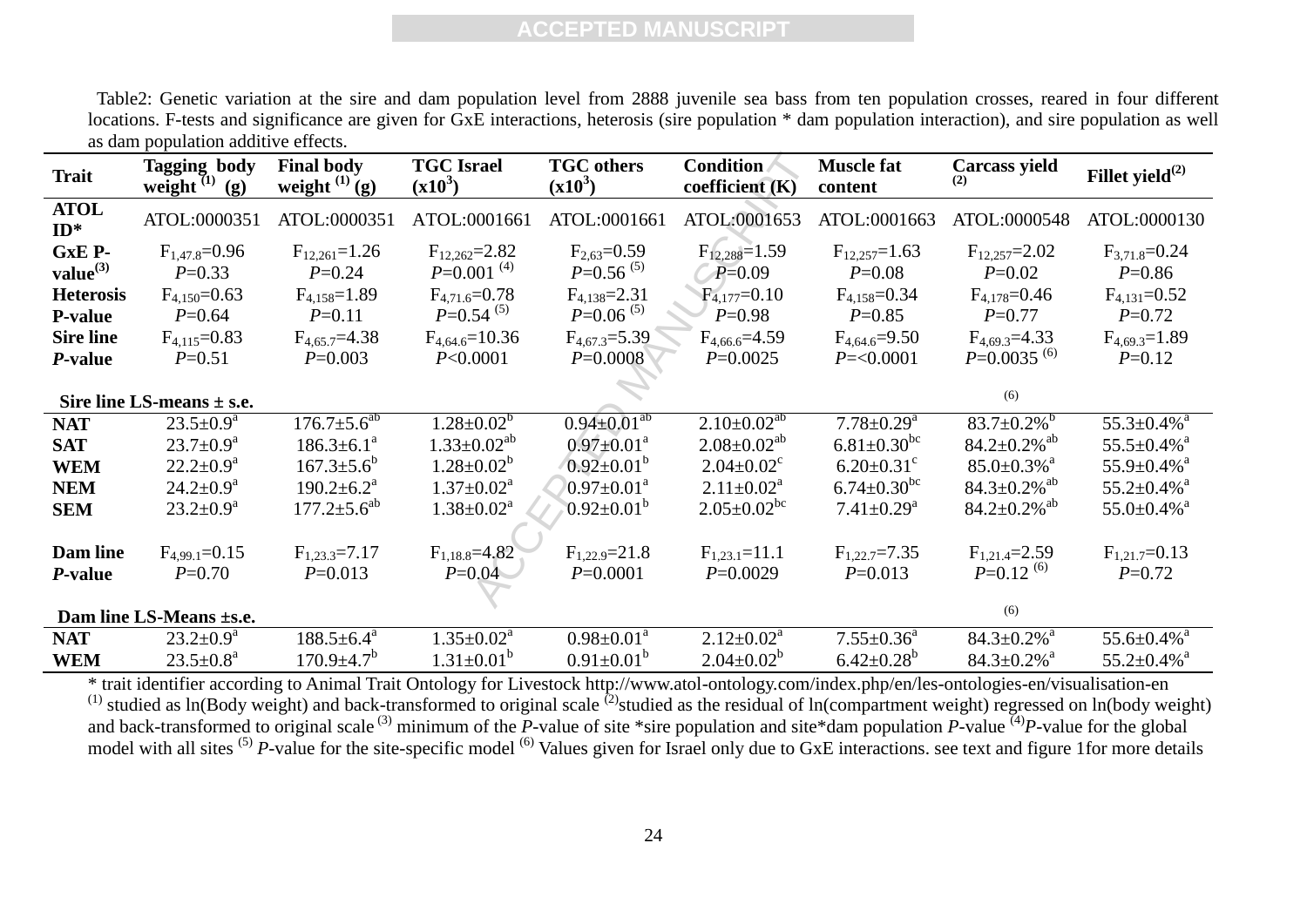Table 3: Within-population heritability for the traits studied, and comparison between the expected genetic gain for one generation of mass selection with 5% selection pressure and the maximum difference between the five sire strains compared. Phenotypic SD is calculated as the residual standard deviation within fixed effects divided by the overall mean of the trait. Genetic gain ΔG calculated from the breeder's equation (Falconer and Mackay, 1996). Maximum strain difference is calculated as twice the difference between extreme sire populations least square means

|                                          | calculated as twice the difference between extreme sire populations least square means |                |        |                                |                                     | standard deviation within fixed effects divided by the overall mean of the trait. Genetic gain $\Delta G$<br>calculated from the breeder's equation (Falconer and Mackay, 1996). Maximum strain difference is |
|------------------------------------------|----------------------------------------------------------------------------------------|----------------|--------|--------------------------------|-------------------------------------|---------------------------------------------------------------------------------------------------------------------------------------------------------------------------------------------------------------|
| <b>Trait</b>                             | <b>ATOL ID*</b>                                                                        | $h^2 \pm s.e.$ | mean   | <b>Phenotypic</b><br><b>SD</b> | $\overline{\Delta G}$ for<br>$p=5%$ | <b>Maximum</b> strain<br>difference (% of<br>mean)                                                                                                                                                            |
| tagging<br>$\mathbf{BW}^{(1)}$           | ATOL:0000351 0.34±0.04                                                                 |                | 23.4g  | 6.9g                           | 4.8g                                | 3.9g (16.7%)                                                                                                                                                                                                  |
| final BW <sup>a</sup>                    | ATOL:0000351 0.38±0.04                                                                 |                | 179.6g | 53.6g                          | 42.1g                               | 45.2g(25.2%)                                                                                                                                                                                                  |
| <b>TGC</b><br><b>Israel</b><br>$(x10^3)$ | ATOL:0001661 0.41±0.06                                                                 |                | 1.33   | 0.119                          | 0.106                               | $0.197(14.8\%)$                                                                                                                                                                                               |
| <b>TGC</b><br>others<br>$(x10^3)$        | ATOL:0001661 0.43±0.05                                                                 |                | 0.943  | 0.148                          | 0.126                               | $0.093(9.8\%)$                                                                                                                                                                                                |
| <b>Final K</b>                           | ATOL:0001653 0.49±0.05                                                                 |                | 2.08   | 0.141                          | 0.143                               | $0.129(6.2\%)$                                                                                                                                                                                                |
| <b>Carcass</b><br>yield b                | ATOL:0000548 0.48±0.06                                                                 |                | 86.1%  | 2.5%                           | 2.0%                                | $2.6\%$ $(3.0\%)$                                                                                                                                                                                             |
| <b>Fillet yield</b><br>h                 | ATOL:0000130 0.28±0.04                                                                 |                | 55.4%  | 3.6%                           | 2.1%                                | $1.8\%$ $(3.2\%)$                                                                                                                                                                                             |
|                                          | <b>Muscle fat</b> ATOL:0001663 0.47±0.05                                               |                | 6.5%   | 2.8%                           | 2.8%                                | 3.2% (49.2%)                                                                                                                                                                                                  |

\* trait identifier according to Animal Trait Ontology for Livestock http://www.atol-

ontology.com/index.php/en/les-ontologies-en/visualisation-en

<sup>a</sup> studied as ln(BW) and back-transformed to original scale

<sup>b</sup> studied as residual of the log-log regression on ln(BW) and back-transformed to original scale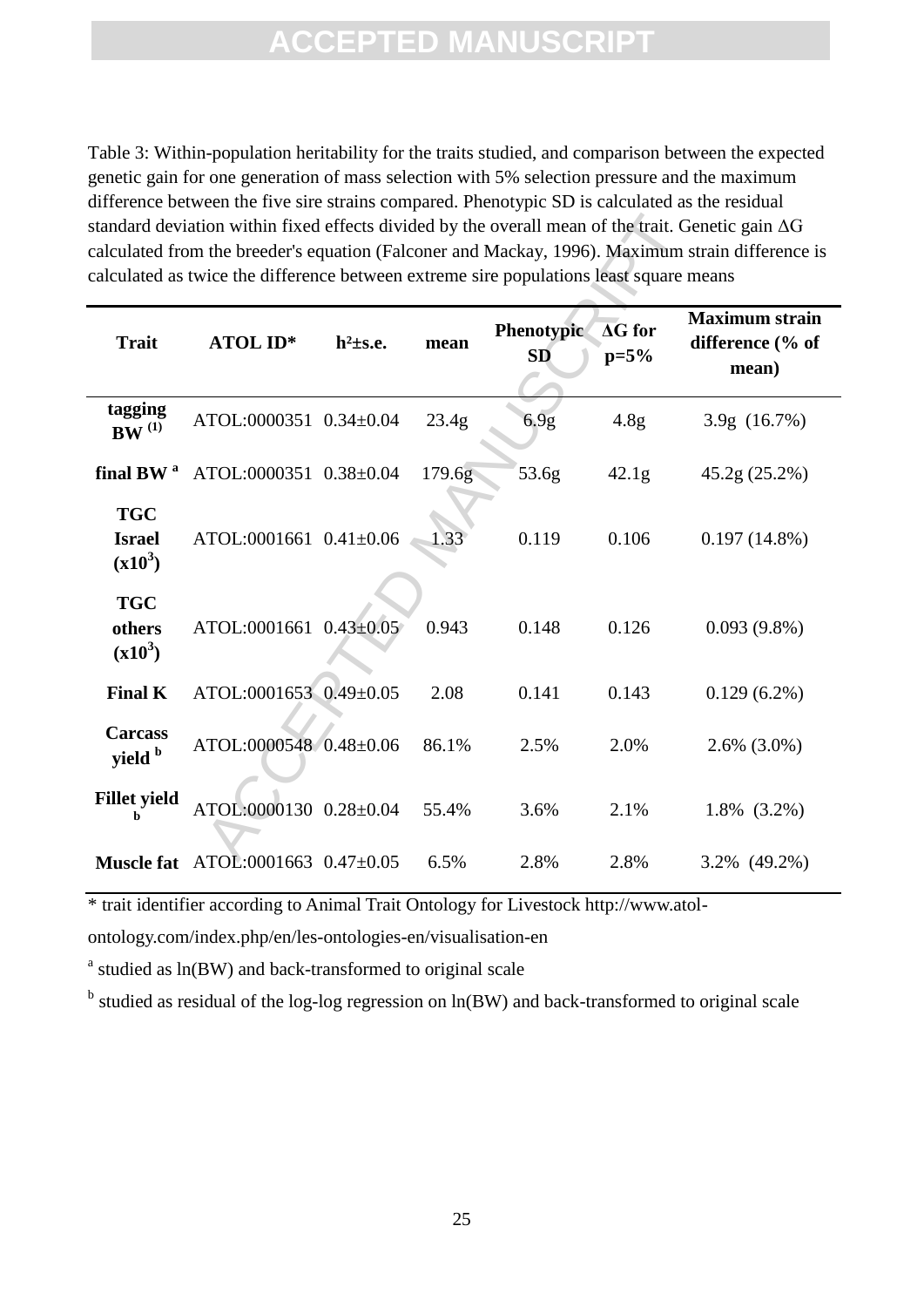Table 4: Heritability (±s.e., in bold on the diagonal) and genetic correlations (±s.e.) of Thermal Growth Coefficient (TGC) of sea bass from tagging at 20 g to slaughter at 200 g in four different rearing sites.

| <b>Israel</b><br><b>Islands</b><br><b>Portugal</b><br><b>France</b><br>$0.41 \pm 0.06$<br>$0.60 \pm 0.08$<br>$0.44 \pm 0.10$<br><b>Israel</b><br>$0.67 \pm 0.07$<br>$0.52{\pm}0.06$<br>$0.39 \pm 0.04$<br><b>France</b><br>Portugal |                       | <b>Canary</b> |  |
|-------------------------------------------------------------------------------------------------------------------------------------------------------------------------------------------------------------------------------------|-----------------------|---------------|--|
| $0.38 \pm 0.11$<br>$0.55 \pm 0.09$<br>$0.63 \pm 0.09$                                                                                                                                                                               |                       |               |  |
|                                                                                                                                                                                                                                     |                       |               |  |
|                                                                                                                                                                                                                                     | <b>Canary Islands</b> |               |  |
| $0.39 \pm 0.05$                                                                                                                                                                                                                     |                       |               |  |
|                                                                                                                                                                                                                                     |                       |               |  |
|                                                                                                                                                                                                                                     |                       |               |  |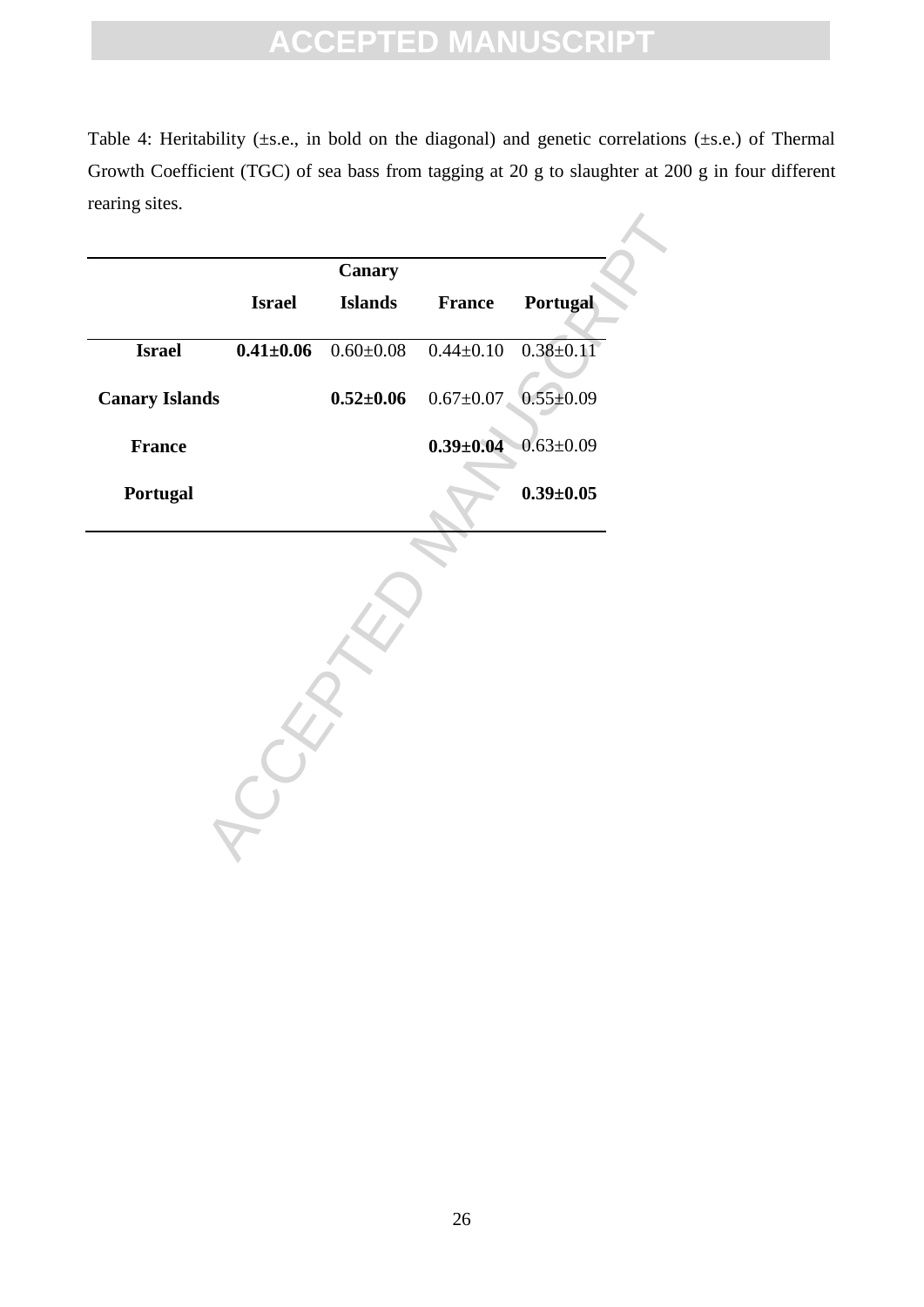### **Figures**

Figure 1

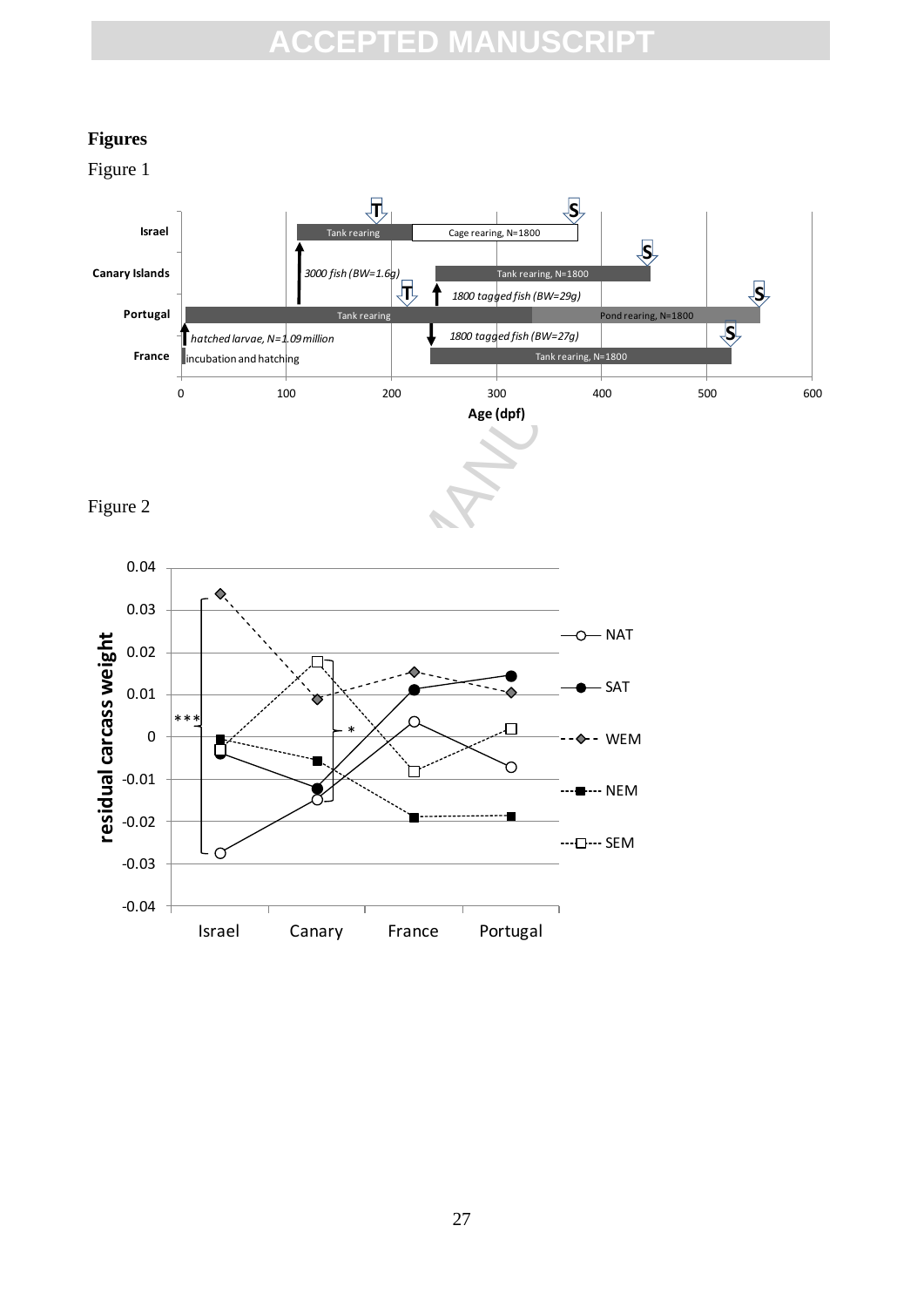#### **References**

Bahri-Sfar, L., Lemaire, C., Ben Hassine, O.K., Bonhomme, F., 2000. Fragmentation of sea bass populations in the Western and Eastern Mediterranean as revealed by microsatellite polymorphism. Proc. R. Soc. B 267, 929-935.

267, 929-935.<br>
Eknath, A.E., Palada-de-Vera, M.S., Danting, J.C., Bolivar, H.L., Longalong, F.M., Circa, A.V., Tayamen, M.M., Gjerde, B., 1998.<br>
f farmed tilapias: growth performance in a complete diallel cross of<br> *Oreoch* Bentsen, H.B., Eknath, A.E., Palada-de-Vera, M.S., Danting, J.C., Bolivar, H.L., Reyes, R.A., Dionisio, E.E., Longalong, F.M., Circa, A.V., Tayamen, M.M., Gjerde, B., 1998. Genetic improvement of farmed tilapias: growth performance in a complete diallel cross experiment with eight strains of *Oreochromis niloticus*. Aquaculture 160, 145-173.

Bialowas, H., Irnazarow, I., Pruszynski, T., Gaj, C., 1997. The effect of heterosis in inter-line crossing of common carp. Arch. Ryb. Pol. 5, 13-20.

Brandt, H., Werner, D.N., Baulain, U., Brade, W., Weissmann, F., 2010. Genotype x environment interactions for growth and carcass traits in different pig breeds kept under conventional and organic production systems. Animal 4, 535-544.

Castilho, R., Ciftci, Y., 2005. Genetic differentiation between close eastern Mediterranean *Dicentrarchus labrax* (L.) populations. J. Fish Biol. 67, 1746-1752.

Chatziplis, D., Batargias, C., Tsigenopoulos, C.S., Magoulas, A., Kollias, S., Kotoulas, G., Volckaert, F.A.M., Haley, C.S., 2007. Mapping quantitative trait loci in European sea bass (*Dicentrarchus labrax*): The BASSMAP pilot study. Aquaculture 272, S172-S182.

Chistiakov, D.A., Hellemans, B., Tsigenopoulos, C.S., Law, A.S., Bartley, N., Bertotto, D., Libertini, A., Kotoulas, G., Haley, C.S., Volckaert, F.A.M., 2004. Development and linkage relationships for new microsatellite markers of the sea bass (*Dicentrarchus labrax* L.). Anim. Genet. 35, 53-57.

Ciftci, Y., Castilho, R., McAndrew, B.J., 2002. More polymorphic microsatellite markers in the European sea bass (*Dicentrarchus labrax* L.). Mol. Ecol. Notes 2, 575-576.

Conover, D.O., Brown, J.J., Entisham, A., 1997. Countergradient variation in growth of young striped bass (*Morone saxatilis*) from different latitudes. Can. J. Fish. Aquat. Sci. 54, 2401-2409.

Crespel, A., Audet, C., Bernatchez, L., Garant, D., 2012. Effects of Rearing Environment and Strain Combination on Heterosis in Brook Trout. North American Journal of Aquaculture 74, 188-198.

Doyle, R.W., Herbinger, C.M., Taggart, C.T., Lochmann, S., 1995. Use of DNA microsatellite polymorphism to analyse genetic correlations between hatchery and natural fitness. Am. Fish. Soc. Symp. 15, 205-211.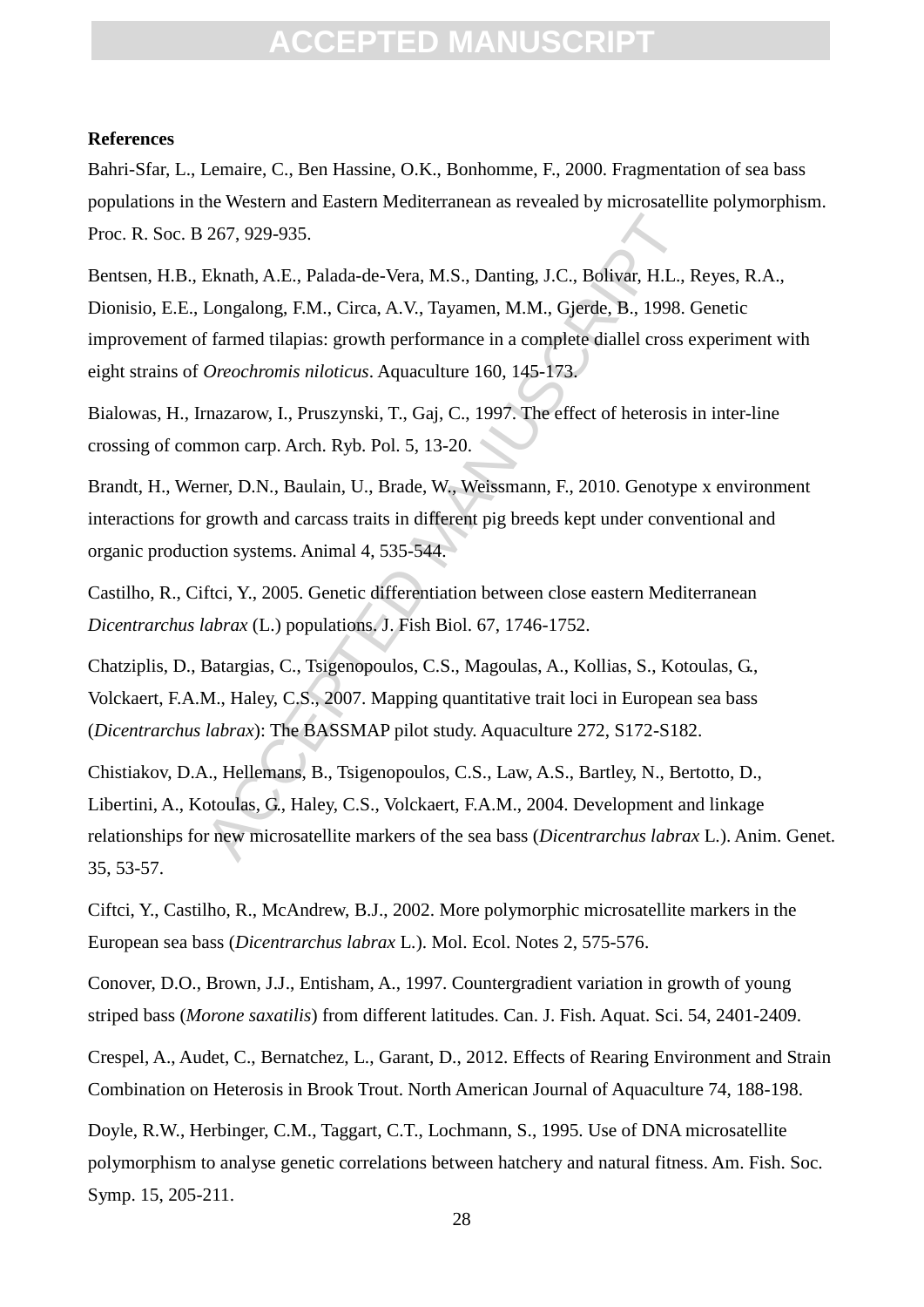Dupont-Nivet, M., Vandeputte, M., Vergnet, A., Merdy, O., Haffray, P., Chavanne, H., Chatain, B., 2008. Heritabilities and GxE interactions for growth in the European sea bass (*Dicentrarchus labrax* L.) using a marker-based pedigree. Aquaculture, 81-87.

M., 2010. Genotype by environment interactions for growth in Et<br> *labrax*) are large when growth rate rather than weight is considered<br> *labrax*) are large when growth rate rather than weight is considered<br>
Mackay, T.F.C., Dupont-Nivet, M., Karahan-Nomm, B., Vergnet, A., Merdy, O., Haffray, P., Chavanne, H., Chatain, B., Vandeputte, M., 2010. Genotype by environment interactions for growth in European seabass (*Dicentrarchus labrax*) are large when growth rate rather than weight is considered. Aquaculture 306, 365-368.

Falconer,D.S., Mackay, T.F.C., 1996. Introduction to quantitative genetics. Longman, Harlow, England, 455 pp.

Fauvel, C., Suquet, M., Dréanno, C., Zonno, V., Menu, B., 1998. Cryopreservation of sea bass (*Dicentrarchus labrax*) spermatozoa in experimental and production simulating conditions. Aquat. Living Resour. 11, 387-394.

Garcia De Leon, F.J., Dallas, J.F., Chatain, B., Canonne, M., Versini, J.J., Bonhomme, F., 1995. Development and use of microsatellite markers in sea bass, *Dicentrarchus labrax* (Linneaus, 1758) (*Perciformes*: *Serranidae*). Mol. Mar. Biol. Biotech. 4, 62-68.

Gjedrem T.,2005. Genotype - environment interaction. In: Gjedrem T. (Ed.), Selection and breeding programs in aquaculture. Springer, Dordrecht, The Netherlands, pp. 233-242.

Gjedrem, T., 2010. The first family-based breeding program in aquaculture. Rev. Aquaculture 2, 2- 15.

Gjedrem, T., Robinson, N., Rye, M., 2012. The importance of selective breeding in aquaculture to meet future demands for animal protein: A review. Aquaculture 350-353, 117-129.

Gjerde, B., Refstie, T., 1984. Complete diallel cross between five strains of Atlantic salmon. Livest. Prod. Sci. 11, 207-226.

Golik, W., Dameron, O., Bugeon, J., Fatet, A., Hue, I., Hurtaud, C., Reichstadt, M., Meunier-Salaün, M.C., Vernet, J., Joret, L., Papazian, F., Nédellec, C., Le Bail, P.Y., 2012. ATOL: the multispecies livestock trait ontology. 6th International Conference on Metadata and Semantic Research, 28-30 Nov.2012, Cadiz, Spain.

Gorshkov, S., Gorshkova, G., Meiri, I., Gordin, H., 2004. Culture performance of different strains and crosses of the European sea bass (*Dicentrarchus labrax*) reared under controlled conditions at Eilat, Israel. J. Appl. Ichthyol. 20, 194-203.

Groeneveld,E., Kovac, M., Mielenz, N., 2008. VCE user's guide and reference manual version 6.0. Friedrich Loeffler Institute, Neustadt, Germany, 125 pp.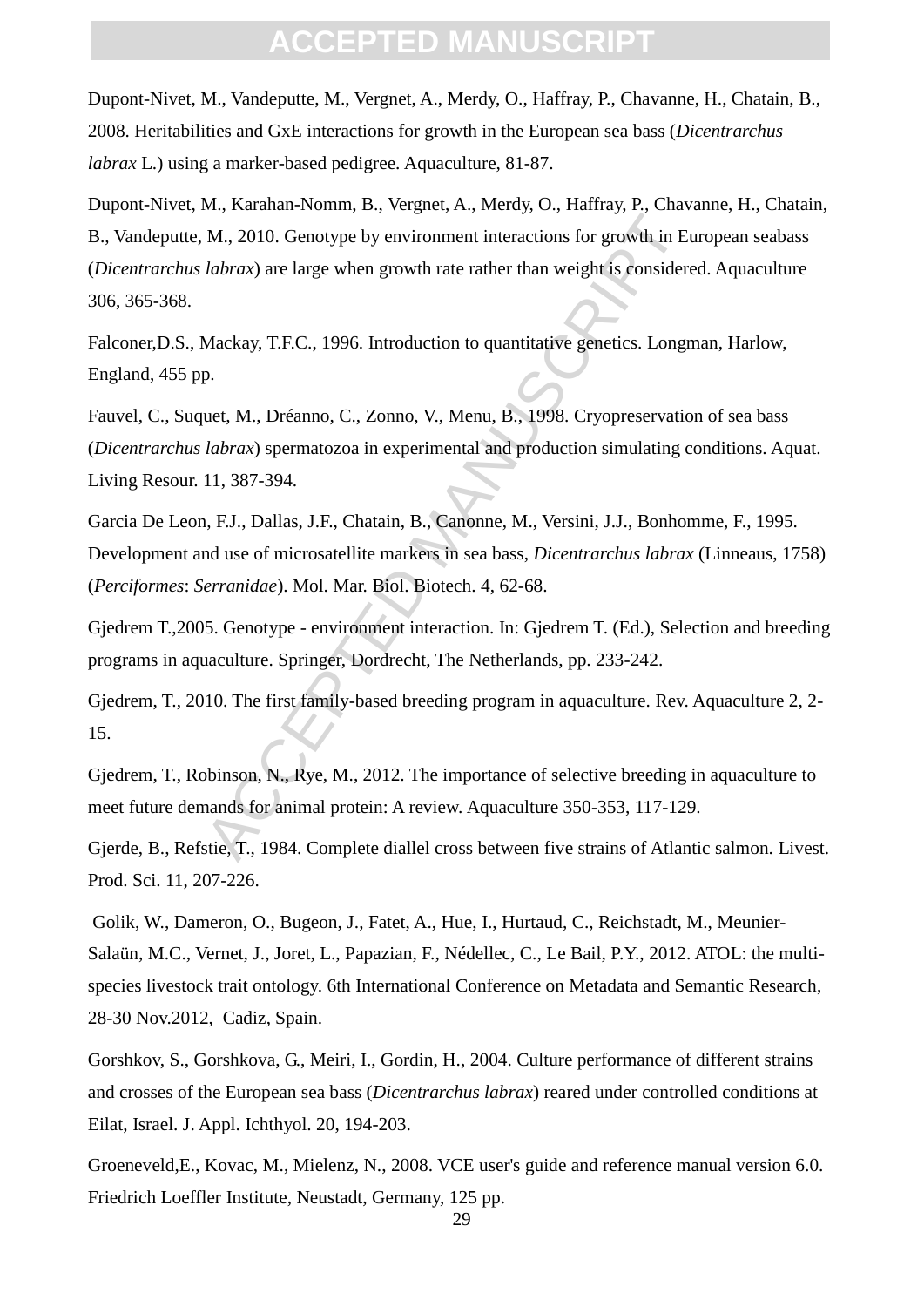Gunnes, K., Gjedrem, T., 1978. Selection experiments with salmon. IV. Growth of Atlantic salmon during two years in the sea. Aquaculture 15, 19-33.

Haffray, P., Labbé, C., IMV Technologies, Maisse, G., 2008. Fish sperm cryopreservation in France: from laboratory studies to application in selective breeding programs. Cybium 32, 127-129.

Ibi, T., Hirooka, H., Kahi, A.K., Sasae, Y., Sasaki, Y., 2005. Genotype x environment interaction effects on carcass traits in Japanese Black cattle. J. Anim. Sci. 83, 1503-1510.

Kause, A., Quinton, C.D., Ruohonen, K., Koskela, J., 2009 Genetic potential for the regulation of variability in body lipid and protein content of European whitefish. Brit. J. Nutr. 101, 1444-1451.

Kerby, J.H., 1983. Cryogenic preservation of sperm from striped bass. Trans. Am. Fish. Soc. 112, 86-94.

Kincaid, H.L., 1994. Hatchery Performance of Six Atlantic Salmon Stocks from Fry to Smolt. The Progressive Fish-Culturist 56, 111-116.

THET A.K., Sasae, Y., Sasaki, Y., 2005. Genotype x environm<br>
iss traits in Japanese Black cattle. J. Anim. Sci. 83, 1503-1510.<br>
1100, C.D., Ruohonen, K., Koskela, J., 2009 Genetic potential for<br>
ody lipid and protein conte Le Boucher, R., Quillet, E., Vandeputte, M., Lecalvez, J.M., Goardon, L., Chatain, B., Médale, F., Dupont-Nivet, M., 2011. Plant-based diet in rainbow trout (*Oncorhynchus. mykiss*): are there genotype-diet interactions for main production traits when fish are fed marine vs plant-based diets from the first meal? Aquaculture 321, 41-48.

Le Boucher, R., Vandeputte, M., Dupont-Nivet, M., Quillet, E., Ruelle, F., Vergnet, A., Kaushik, S., Médale, F., Chatain, B., 2013. Genotype by diet interactions in European sea bass (*Dicentrarchus labrax*, L.) in case of a nutritional challenge on totally plant-based diets. J. Anim. Sci. 91, 44-56.

Littell,R.C., Freund, R.J., Spector, P.C., 1991. SAS System for linear models. SAS Institute Inc., Cary, NC, 329 pp.

Marcil, J., Swain, D.P., Hutchings, J.A., 2006. Countergradient variation in body shape between two populations of Atlantic cod (Gadus morhua). Proc. R. Soc. B 273, 217-223.

Mas-Munoz, J., Blonk, R., Schrama, J.W., van Arendonk, J., Komen, H., 2013. Genotype by environment interaction for growth of sole (*Solea solea*) reared in an intensive aquaculture system and in a semi-natural environment. Aquaculture.

Moav, R., Wohlfarth, G.W., 1974. Magnification through competition of genetic differences in yield capacity in carp. Heredity 33, 181-202.

Morkramer, S., Hörstgen-Schwark, G., Langholz, H.J., 1985. Comparison of different European rainbow trout populations under intensive production conditions. Aquaculture 44, 303-320.

Naciri, M., Lemaire, C., Borsa, P., Bonhomme, F., 1999. Genetic study of the